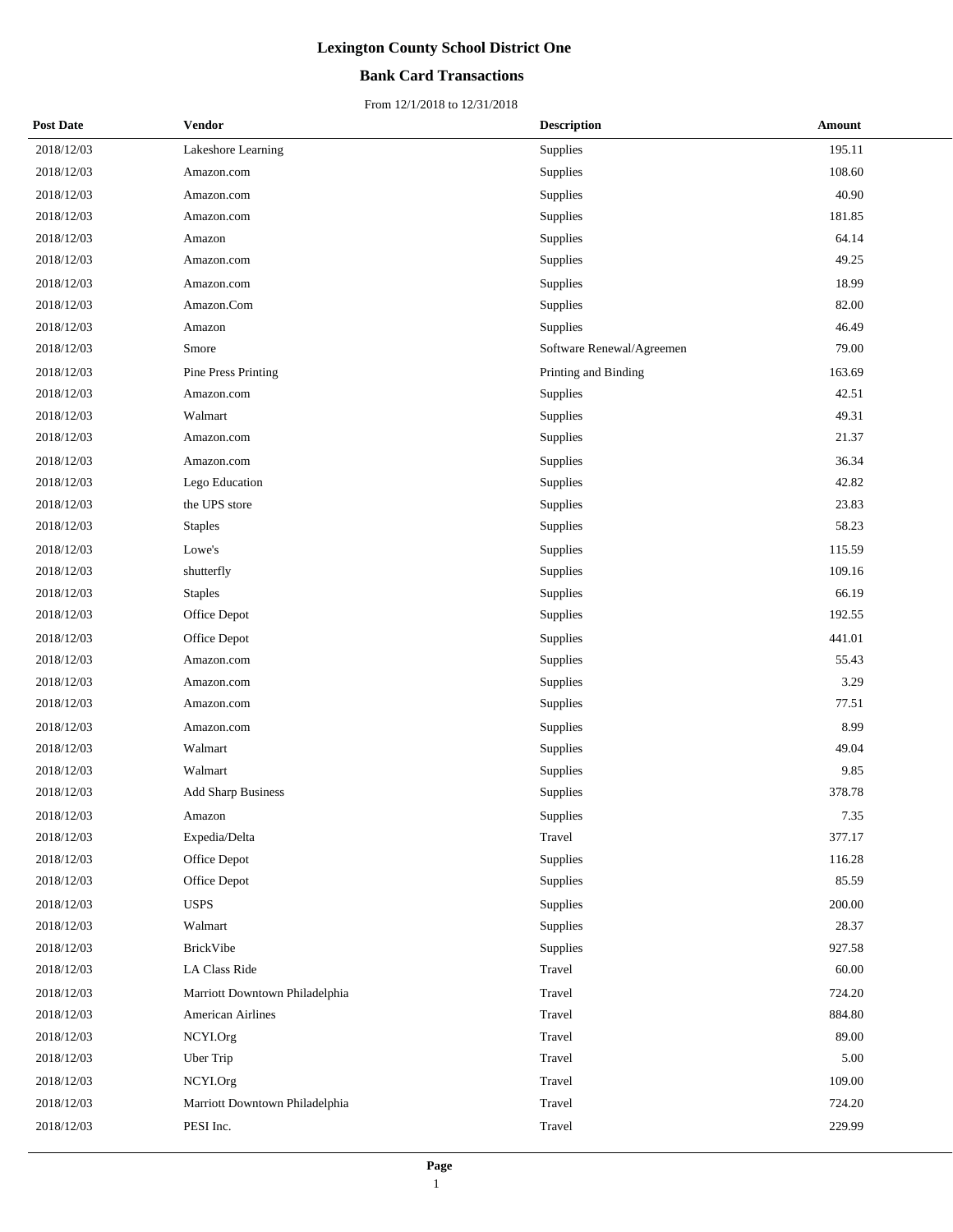## **Bank Card Transactions**

| <b>Post Date</b> | <b>Vendor</b>                  | <b>Description</b> | <b>Amount</b> |
|------------------|--------------------------------|--------------------|---------------|
| 2018/12/03       | Marriott Downtown Philadelphia | Travel             | 724.20        |
| 2018/12/03       | Marriott Downtown Philadelphia | Travel             | 724.20        |
| 2018/12/03       | LA Class Ride                  | Travel             | 204.00        |
| 2018/12/03       | American Airlines              | Travel             | 30.00         |
| 2018/12/03       | Marriott Downtown Philadelphia | Travel             | 724.20        |
| 2018/12/03       | Marriott Downtown Philadelphia | Travel             | 724.20        |
| 2018/12/03       | NCYI.Org                       | Travel             | 109.00        |
| 2018/12/03       | <b>American Airlines</b>       | Travel             | 130.00        |
| 2018/12/03       | Marriott Downtown Philadelphia | Travel             | 724.20        |
| 2018/12/03       | Office Depot                   | Supplies           | 30.46         |
| 2018/12/03       | Office Depot                   | Supplies           | 20.32         |
| 2018/12/03       | Amazon.Com                     | Supplies           | 14.90         |
| 2018/12/03       | Hobby Lobby                    | Supplies           | 37.44         |
| 2018/12/03       | Amazon MarketPlace.com         | Supplies           | 7.99          |
| 2018/12/03       | Office Depot                   | Supplies           | 45.45         |
| 2018/12/03       | <b>BB EL Education NY</b>      | Supplies           | 44.00         |
| 2018/12/03       | <b>BB EL Education NY</b>      | Supplies           | 30.00         |
| 2018/12/03       | The UPS Store                  | Supplies           | 13.12         |
| 2018/12/03       | <b>AMAZON</b>                  | Supplies           | 245.00        |
| 2018/12/03       | <b>AMAZON</b>                  | Supplies           | 49.00         |
| 2018/12/03       | <b>AMAZON</b>                  | Supplies           | 14.99         |
| 2018/12/03       | <b>DISPUTE CREDIT</b>          | Supplies           | $-7.09$       |
| 2018/12/03       | <b>SC Health Educators</b>     | Travel             | 225.00        |
| 2018/12/03       | The UPS Store                  | Supplies           | 26.96         |
| 2018/12/03       | Amazon                         | Supplies           | 19.74         |
| 2018/12/03       | Amazon                         | Supplies           | 44.01         |
| 2018/12/03       | Trophy & Awards Ctr.           | Supplies           | 85.07         |
| 2018/12/03       | Amazon                         | Supplies           | 27.40         |
| 2018/12/03       | Amazon                         | Supplies           | 118.80        |
| 2018/12/03       | <b>SC Gov</b>                  | Travel             | 255.25        |
| 2018/12/03       | <b>SC Gov</b>                  | Travel             | 255.25        |
| 2018/12/03       | Hobby Lobby                    | Supplies           | 209.45        |
| 2018/12/03       | Trophy & Award                 | Supplies           | 21.94         |
| 2018/12/03       | Hobby Lobby                    | Supplies           | 44.87         |
| 2018/12/03       | Walmart                        | Supplies           | 10.05         |
| 2018/12/03       | Amazon                         | Supplies           | 162.02        |
| 2018/12/03       | Paypal - SC HSE                | Travel             | 450.00        |
| 2018/12/03       | Amazon                         | Supplies           | $-44.93$      |
| 2018/12/03       | Walmart                        | Supplies           | 20.46         |
| 2018/12/03       | Amazon                         | Supplies           | 25.28         |
| 2018/12/03       | <b>JW</b> Pepper               | Supplies           | 158.74        |
| 2018/12/03       | Francis Marion Hotel           | Travel             | 362.52        |
| 2018/12/03       | United                         | Travel             | 840.80        |
| 2018/12/03       | Hotels.com                     | Travel             | 777.00        |
| 2018/12/03       | Kiawah island                  | Travel             | 196.43        |
|                  |                                |                    |               |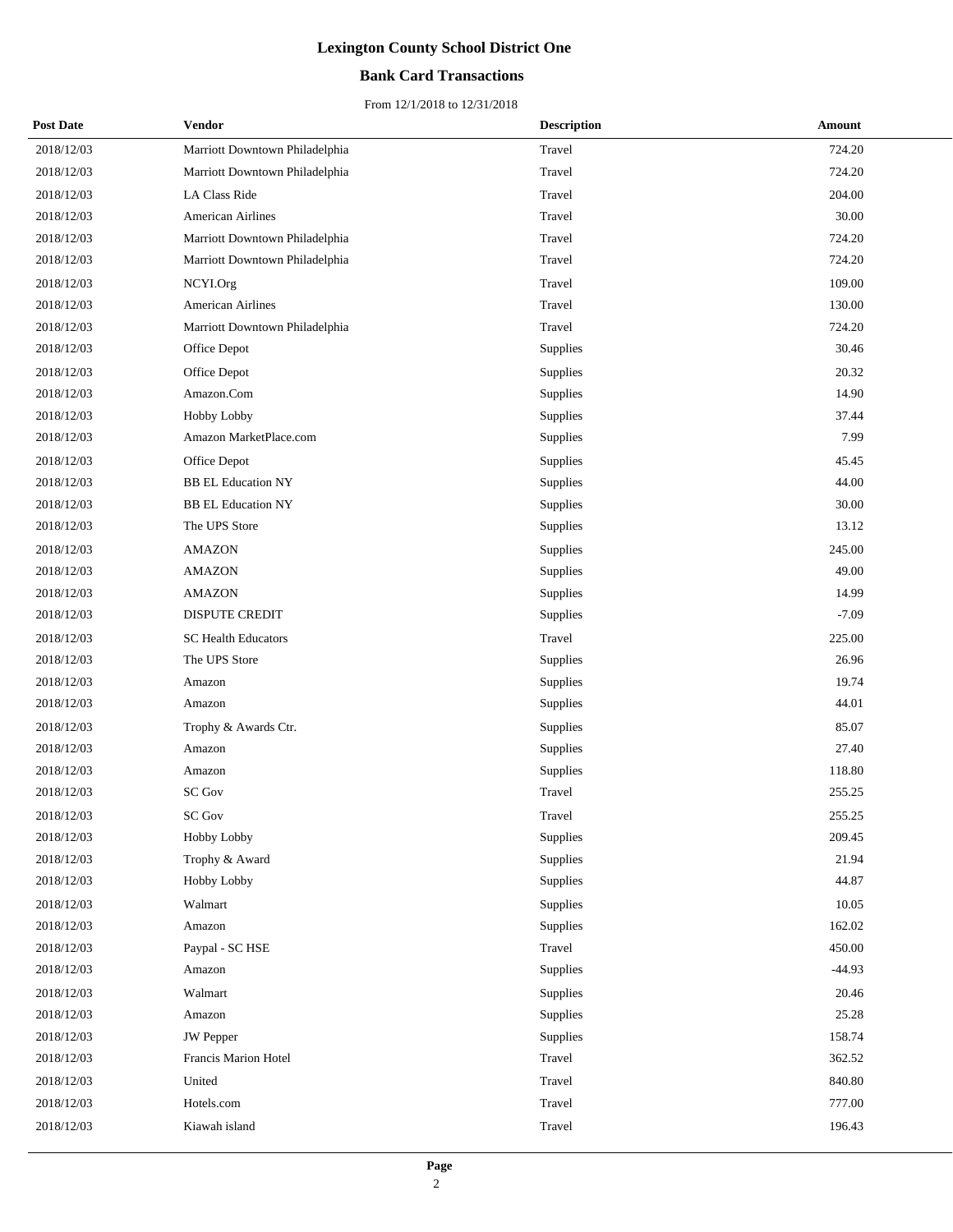## **Bank Card Transactions**

| <b>Post Date</b> | <b>Vendor</b>                  | <b>Description</b>        | Amount    |
|------------------|--------------------------------|---------------------------|-----------|
| 2018/12/03       | ED SCCTE                       | Travel                    | 450.00    |
| 2018/12/03       | AMAZON.COM                     | Supplies                  | 25.98     |
| 2018/12/03       | SCHOOL SOCIAL WORKER ASSOC OF  | Dues and Fees             | 125.00    |
| 2018/12/03       | <b>NCYI</b>                    | Travel                    | 109.00    |
| 2018/12/03       | <b>NCYI</b>                    | Travel                    | 109.00    |
| 2018/12/03       | <b>NCYI</b>                    | Travel                    | 109.00    |
| 2018/12/03       | Amazon.com                     | Supplies                  | 61.54     |
| 2018/12/03       | Amazon                         | Supplies                  | 102.76    |
| 2018/12/03       | Amazon                         | Supplies                  | 10.99     |
| 2018/12/03       | Amazon                         | Supplies                  | 12.98     |
| 2018/12/03       | Walmart                        | Supplies                  | 39.58     |
| 2018/12/03       | Amazon                         | Supplies                  | 68.67     |
| 2018/12/03       | Walmart                        | Supplies                  | 19.88     |
| 2018/12/03       | Costco                         | Supplies                  | 53.95     |
| 2018/12/03       | Lowes                          | Supplies                  | 44.81     |
| 2018/12/03       | Walmart                        | Supplies                  | 62.80     |
| 2018/12/03       | Walmart                        | Supplies                  | 42.98     |
| 2018/12/03       | Publix                         | Supplies                  | 13.03     |
| 2018/12/03       | KMart                          | Supplies                  | 14.98     |
| 2018/12/03       | School Health                  | Supplies                  | 212.13    |
| 2018/12/03       | Dollar General                 | Supplies                  | 55.29     |
| 2018/12/03       | <b>AMAZON</b>                  | <b>Library Books</b>      | 80.30     |
| 2018/12/03       | Lexington Chronicle            | Periodicals               | 45.00     |
| 2018/12/03       | <b>Survey Monkey</b>           | Software Renewal/Agreemen | 87.00     |
| 2018/12/03       | Amazon.com                     | Supplies                  | 32.50     |
| 2018/12/03       | Amazon                         | Supplies                  | 19.11     |
| 2018/12/03       | Amazon                         | Supplies                  | 40.30     |
| 2018/12/03       | Weebly Pro                     | Software Renewal/Agreemen | 42.75     |
| 2018/12/03       | Walmart                        | Supplies                  | 68.06     |
| 2018/12/03       | Amazon                         | Supplies                  | 123.47    |
| 2018/12/03       | Amazon                         | Supplies                  | 123.10    |
| 2018/12/03       | Weebly                         | Supplies                  | 99.00     |
| 2018/12/03       | NY Times                       | Periodicals               | 6.00      |
| 2018/12/03       | Hampton Inn                    | Travel                    | $30.00\,$ |
| 2018/12/03       | Chief Diversity Office @ Clems | Travel                    | 1,611.00  |
| 2018/12/03       | Hilton Double Tree             | Travel                    | 451.44    |
| 2018/12/03       | Hampton Inn                    | Travel                    | 646.92    |
| 2018/12/03       | <b>USC</b>                     | Travel                    | 115.00    |
| 2018/12/03       | Storey's Florist               | Supplies                  | 90.25     |
| 2018/12/03       | BiLo                           | Other Objects             | 40.87     |
| 2018/12/03       | Chick-Fil-A                    | Other Objects             | 292.97    |
| 2018/12/03       | BiLo                           | Other Objects             | 101.01    |
| 2018/12/03       | Aldi's                         | Other Objects             | 12.46     |
| 2018/12/03       | Lidl                           | Other Objects             | 36.12     |
| 2018/12/03       | <b>USC</b>                     | Inst Prog Improve - SOF   | 95.00     |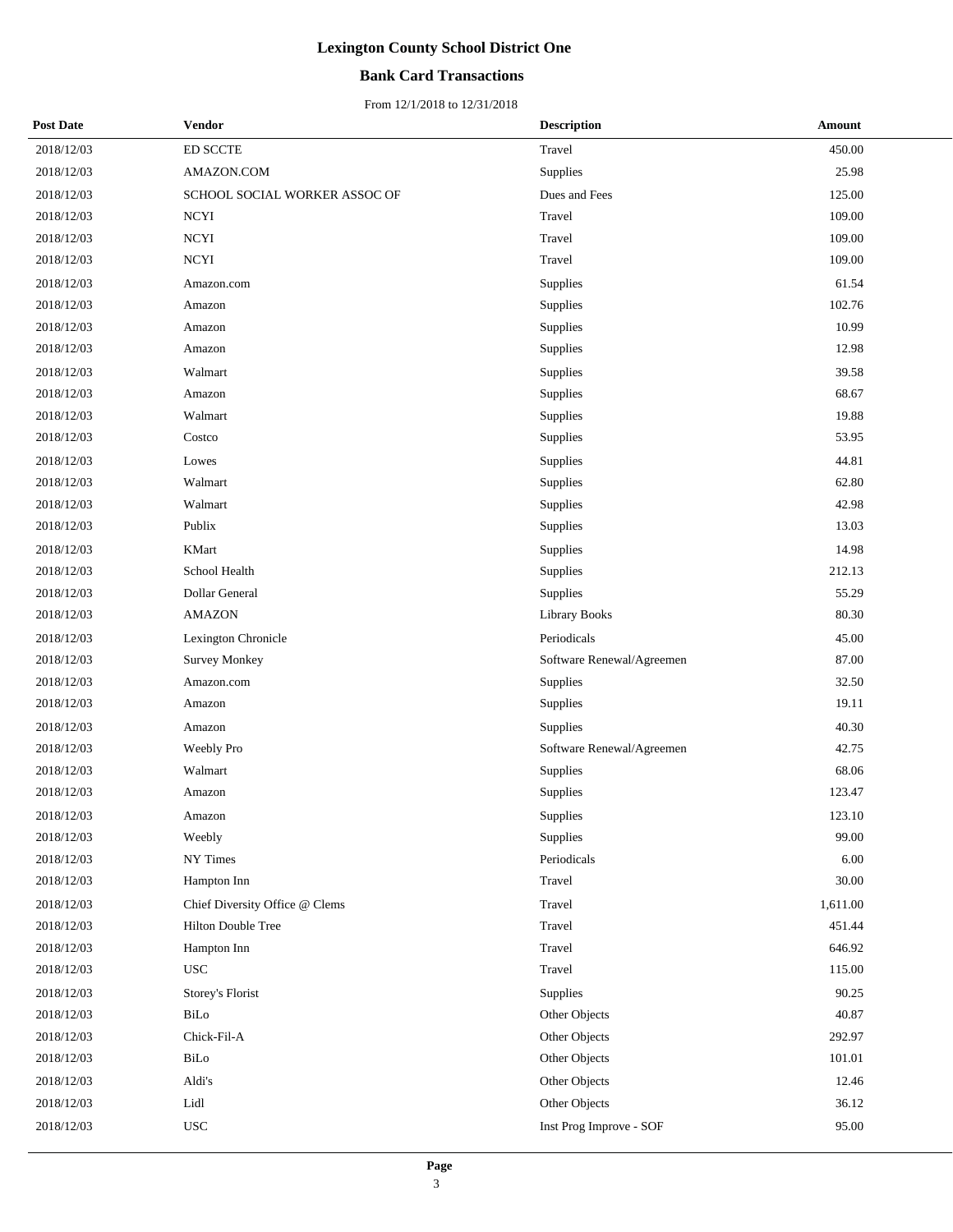## **Bank Card Transactions**

| <b>Post Date</b> | <b>Vendor</b>                 | <b>Description</b>              | Amount    |
|------------------|-------------------------------|---------------------------------|-----------|
| 2018/12/03       | <b>HILTON</b>                 | Travel                          | 300.00    |
| 2018/12/03       | <b>SCAHERD</b>                | Travel                          | 90.00     |
| 2018/12/03       | KIAWAH ISLAND RESORT          | Travel-Teacher Staff Dev        | 137.49    |
| 2018/12/03       | <b>SCACTE</b>                 | Travel-Teacher Staff Dev        | 153.00    |
| 2018/12/03       | Heinemann                     | Travel-Teacher Staff Dev        | 239.00    |
| 2018/12/03       | Heinemann                     | Travel-Teacher Staff Dev        | 239.00    |
| 2018/12/03       | Heinemann                     | Travel-Teacher Staff Dev        | 239.00    |
| 2018/12/03       | Marriott                      | Travel                          | 3,862.40  |
| 2018/12/03       | RPS Columbia                  | Travel                          | 60.00     |
| 2018/12/03       | USC'                          | <b>Travel-Teacher Staff Dev</b> | 95.00     |
| 2018/12/03       | <b>DELTA</b>                  | Travel                          | 25.00     |
| 2018/12/03       | <b>DELTA</b>                  | Travel                          | 25.00     |
| 2018/12/03       | RPS COLUMBIA                  | Travel                          | 56.00     |
| 2018/12/03       | <b>UBER</b>                   | Travel                          | 16.80     |
| 2018/12/03       | GAYLORD                       | Travel                          | 400.00    |
| 2018/12/03       | <b>Staples</b>                | Supplies                        | 42.78     |
| 2018/12/03       | Amazon.com                    | Supplies                        | 16.49     |
| 2018/12/03       | Amazon.com                    | Supplies                        | 45.87     |
| 2018/12/03       | <b>USPS</b>                   | Supplies                        | 250.00    |
| 2018/12/03       | Hotel Beacon                  | Supplies                        | 18.27     |
| 2018/12/03       | LEXINGTON CHAMBER OF COMMERCE | Dues and Fees                   | 80.00     |
| 2018/12/03       | <b>EB SCCTE</b>               | Dues and Fees                   | 200.00    |
| 2018/12/03       | NCYI org                      | Travel                          | 89.00     |
| 2018/12/03       | NCYI org                      | Travel                          | 109.00    |
| 2018/12/03       | $\ensuremath{\text{NCTE}}$    | Travel                          | 170.00    |
| 2018/12/03       | Delta Air                     | Travel                          | 424.70    |
| 2018/12/03       | <b>ARES Hotels</b>            | Travel                          | 11.98     |
| 2018/12/03       | <b>USC</b> Conference         | Travel                          | 190.00    |
| 2018/12/03       | Amazon                        | Supplies                        | 36.26     |
| 2018/12/03       | Amazon                        | Supplies                        | 33.33     |
| 2018/12/03       | Amazon                        | Supplies                        | 29.63     |
| 2018/12/03       | <b>SCASA</b>                  | Travel                          | 60.00     |
| 2018/12/03       | <b>SCASA</b>                  | Travel                          | 60.00     |
| 2018/12/03       | SCASA                         | Travel                          | 25.00     |
| 2018/12/03       | <b>SCASA</b>                  | Travel                          | 25.00     |
| 2018/12/03       | <b>SCASA</b>                  | Travel                          | 60.00     |
| 2018/12/03       | <b>SCASA</b>                  | Travel                          | 25.00     |
| 2018/12/03       | <b>SCASA</b>                  | Travel                          | 60.00     |
| 2018/12/03       | SCASA                         | Travel                          | 60.00     |
| 2018/12/03       | Credit Voucher                | Travel                          | $-171.35$ |
| 2018/12/03       | <b>SCASA</b>                  | Travel                          | 60.00     |
| 2018/12/03       | SCASA                         | Travel                          | 60.00     |
| 2018/12/03       | <b>Hilton Hotels</b>          | Travel                          | 383.04    |
| 2018/12/03       | <b>SCASA</b>                  | Travel                          | 60.00     |
| 2018/12/03       | <b>Hilton Hotels</b>          | Travel                          | 255.36    |
|                  |                               |                                 |           |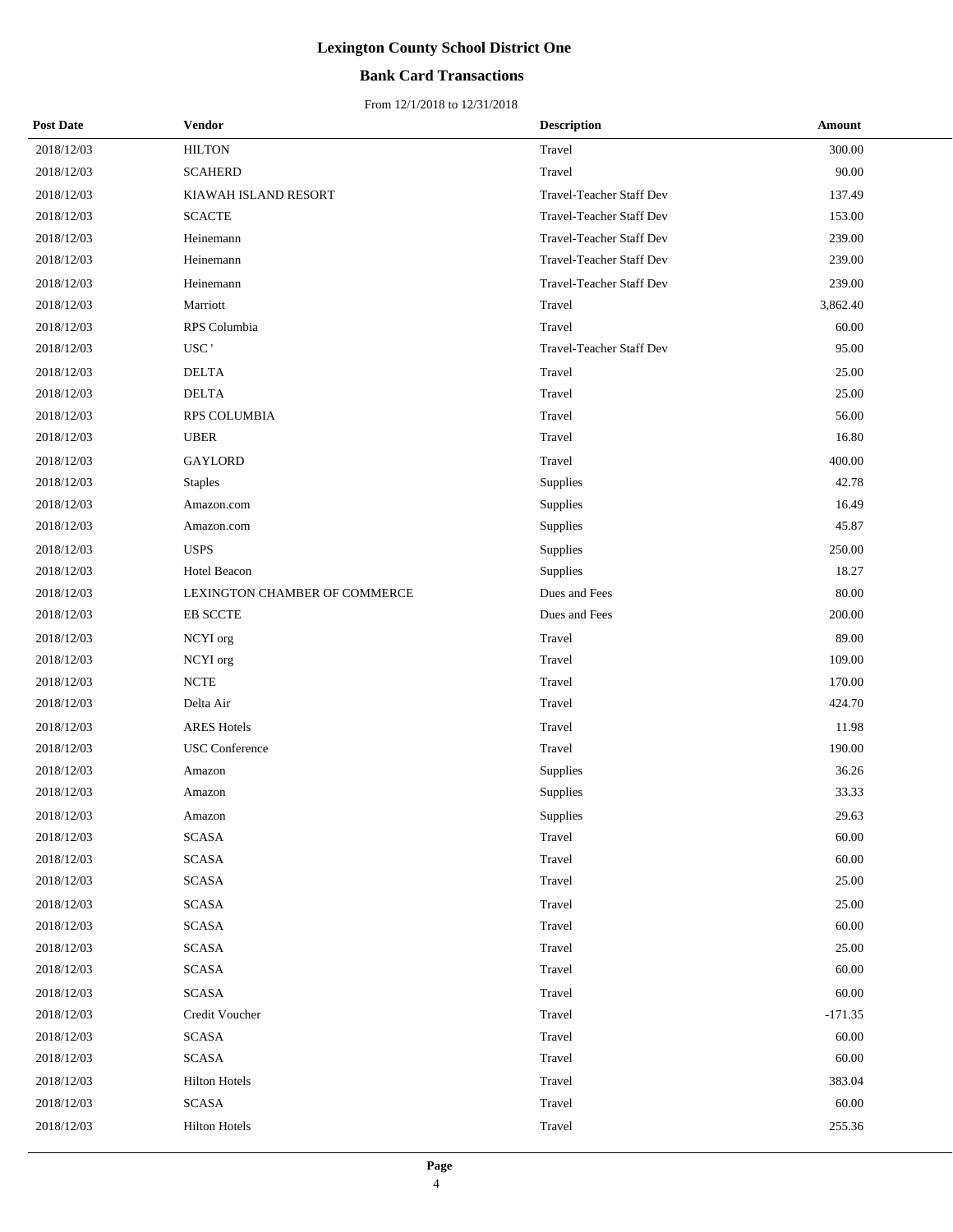## **Bank Card Transactions**

| <b>Post Date</b> | <b>Vendor</b>              | <b>Description</b> | Amount   |
|------------------|----------------------------|--------------------|----------|
| 2018/12/03       | <b>Hilton Hotels</b>       | Travel             | 255.36   |
| 2018/12/03       | <b>SCASA</b>               | Travel             | 25.00    |
| 2018/12/03       | <b>SCASA</b>               | Travel             | 60.00    |
| 2018/12/03       | <b>Postal Express</b>      | Supplies           | 7.75     |
| 2018/12/03       | <b>Postal Express</b>      | Supplies           | 8.84     |
| 2018/12/03       | Amazon.com                 | Supplies           | 70.92    |
| 2018/12/03       | Lowe's                     | Supplies           | 30.78    |
| 2018/12/03       | Walmart                    | Supplies           | 27.76    |
| 2018/12/03       | Amazon.com                 | Supplies           | 36.16    |
| 2018/12/03       | Derrick's Service          | Supplies           | 52.00    |
| 2018/12/03       | Amazon.com                 | Supplies           | 69.44    |
| 2018/12/03       | Dollar General             | Supplies           | 60.94    |
| 2018/12/03       | <b>WALKER HARDWARE</b>     | Supplies           | 24.45    |
| 2018/12/03       | <b>SHELL</b>               | Supplies           | 104.00   |
| 2018/12/03       | Pitt Stop                  | Supplies           | 46.51    |
| 2018/12/03       | <b>LOWE'S</b>              | Supplies           | 84.36    |
| 2018/12/03       | <b>CIRCLE K</b>            | Supplies           | 24.50    |
| 2018/12/03       | Gateway supply             | Supplies           | 218.11   |
| 2018/12/03       | Lowe's                     | Supplies           | 10.08    |
| 2018/12/03       | Lowe's                     | Supplies           | 85.40    |
| 2018/12/03       | Shell Oil                  | Supplies           | 65.92    |
| 2018/12/03       | The Home Depot             | Supplies           | 51.54    |
| 2018/12/03       | Ace Hardware               | Supplies           | 28.33    |
| 2018/12/03       | Amazon                     | Supplies           | 88.53    |
| 2018/12/03       | Amazon                     | Supplies           | 95.06    |
| 2018/12/03       | Walmart                    | Supplies           | 34.46    |
| 2018/12/03       | Walmart                    | Supplies           | 64.60    |
| 2018/12/03       | <b>Murphy Express</b>      | Supplies           | 50.00    |
| 2018/12/03       | <b>Murphy Express</b>      | Supplies           | 80.06    |
| 2018/12/03       | Smith & Jones              | Supplies           | 181.64   |
| 2018/12/03       | Prices Country Store       | Supplies           | 38.50    |
| 2018/12/03       | Derricks Service Center    | Supplies           | 58.93    |
| 2018/12/03       | Lexington True Value       | Supplies           | 88.48    |
| 2018/12/03       | Lowes Foods                | Supplies           | 47.49    |
| 2018/12/03       | Wingard's Nursery          | Supplies           | 153.87   |
| 2018/12/03       | Ollie's Bargain Outlet     | Supplies           | 106.90   |
| 2018/12/03       | Pitt Stop                  | Supplies           | 12.00    |
| 2018/12/03       | Lowe's Food                | Supplies           | 70.00    |
| 2018/12/03       | Northern Tools + Equipment | Supplies           | 60.92    |
| 2018/12/03       | Murphy Express             | Supplies           | 47.30    |
| 2018/12/03       | Tribles                    | Supplies           | 31.35    |
| 2018/12/03       | Home Depot                 | Supplies           | 6.92     |
| 2018/12/03       | Lowes                      | Supplies           | 112.16   |
| 2018/12/03       | Lowes-Refund               | Supplies           | $-34.13$ |
| 2018/12/03       | <b>Murphy Express</b>      | Supplies           | 42.50    |
|                  |                            |                    |          |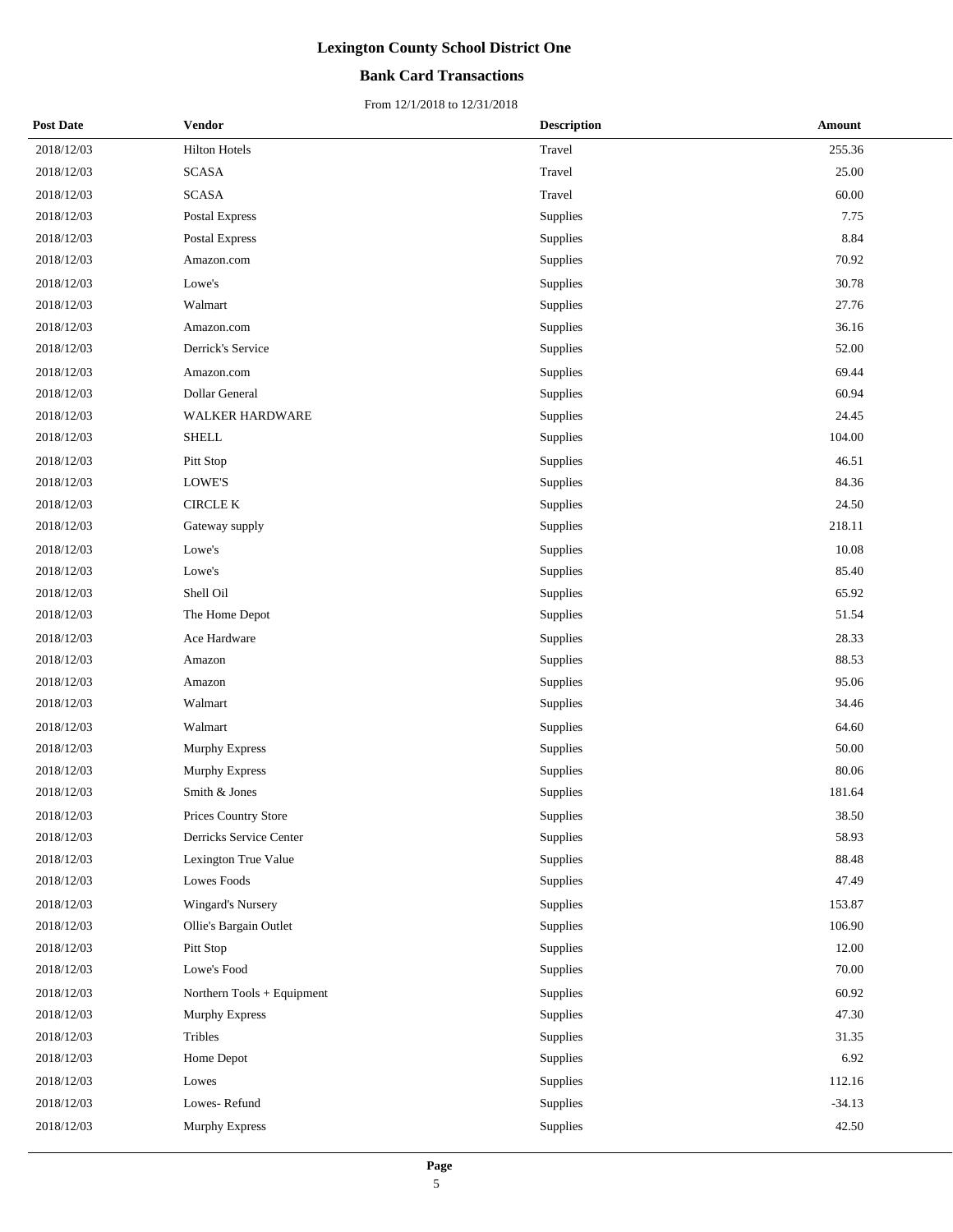## **Bank Card Transactions**

| <b>Post Date</b> | <b>Vendor</b>                  | <b>Description</b>        | Amount    |
|------------------|--------------------------------|---------------------------|-----------|
| 2018/12/03       | Lowes                          | Supplies                  | 31.74     |
| 2018/12/03       | Lowes                          | Supplies                  | 155.08    |
| 2018/12/03       | Lowes                          | Supplies                  | 34.13     |
| 2018/12/03       | New South                      | Supplies                  | 53.50     |
| 2018/12/03       | Lowes                          | Supplies                  | 113.76    |
| 2018/12/03       | Lowes                          | Supplies                  | 9.23      |
| 2018/12/03       | Murphy Express                 | Supplies                  | 93.00     |
| 2018/12/03       | Lowes                          | Supplies                  | 12.29     |
| 2018/12/03       | <b>Tractor Supply</b>          | Supplies                  | 53.48     |
| 2018/12/03       | Carts Plus                     | Supplies                  | 19.88     |
| 2018/12/03       | <b>Embassy Suites</b>          | Travel                    | 334.12    |
| 2018/12/03       | <b>American Airlines</b>       | Travel                    | 25.00     |
| 2018/12/03       | <b>American Airlines</b>       | Travel                    | 25.00     |
| 2018/12/03       | Marriott                       | Travel                    | 1,094.82  |
| 2018/12/03       | Uber                           | Travel                    | 34.11     |
| 2018/12/03       | Uber                           | Travel                    | 25.70     |
| 2018/12/03       | Airport                        | Travel                    | 49.00     |
| 2018/12/03       | <b>SLED</b>                    | Other Prof & Tech Service | 56.00     |
| 2018/12/03       | Enlows                         | Supplies                  | 136.53    |
| 2018/12/03       | Enlows                         | Supplies                  | 117.68    |
| 2018/12/03       | Enlows                         | Supplies                  | 205.44    |
| 2018/12/03       | Interstate                     | Supplies                  | 36.06     |
| 2018/12/03       | Enlows                         | Supplies                  | 31.63     |
| 2018/12/03       | Academy Sports                 | Supplies                  | 172.76    |
| 2018/12/03       | Part                           | Supplies                  | 19.97     |
| 2018/12/03       | Pupil Transportation Safety In | Supplies                  | 989.50    |
| 2018/12/03       | DEF Fluid                      | Supplies                  | 110.42    |
| 2018/12/03       | Interstate                     | Supplies                  | 81.35     |
| 2018/12/03       | Part                           | Supplies                  | 198.84    |
| 2018/12/03       | Parts                          | Supplies                  | 94.30     |
| 2018/12/03       | Parts                          | Supplies                  | 93.04     |
| 2018/12/03       | Enlows                         | Supplies                  | 68.97     |
| 2018/12/03       | Office Depot                   | Supplies                  | 74.89     |
| 2018/12/03       | Marriott Hotel                 | Travel                    | 292.92    |
| 2018/12/03       | Marriott Hotel                 | Travel                    | 292.92    |
| 2018/12/03       | Pine Press                     | Supplies                  | 86.57     |
| 2018/12/03       | Amazon                         | Supplies                  | 863.36    |
| 2018/12/03       | Amazon                         | Supplies                  | 160.40    |
| 2018/12/03       | <b>SCASA</b>                   | Travel                    | 60.00     |
| 2018/12/03       | Mariott Hotel                  | Travel                    | $-179.40$ |
| 2018/12/03       | Flash Issue                    | Software Renewal/Agreemen | $-199.00$ |
| 2018/12/03       | <b>Professional Printers</b>   | Printing and Binding      | 603.48    |
| 2018/12/03       | <b>SC Press Association</b>    | Supplies                  | 60.00     |
| 2018/12/03       | The State Newspaper            | Periodicals               | 8.95      |
| 2018/12/03       | Alodias                        | Other Objects             | 25.00     |
|                  |                                |                           |           |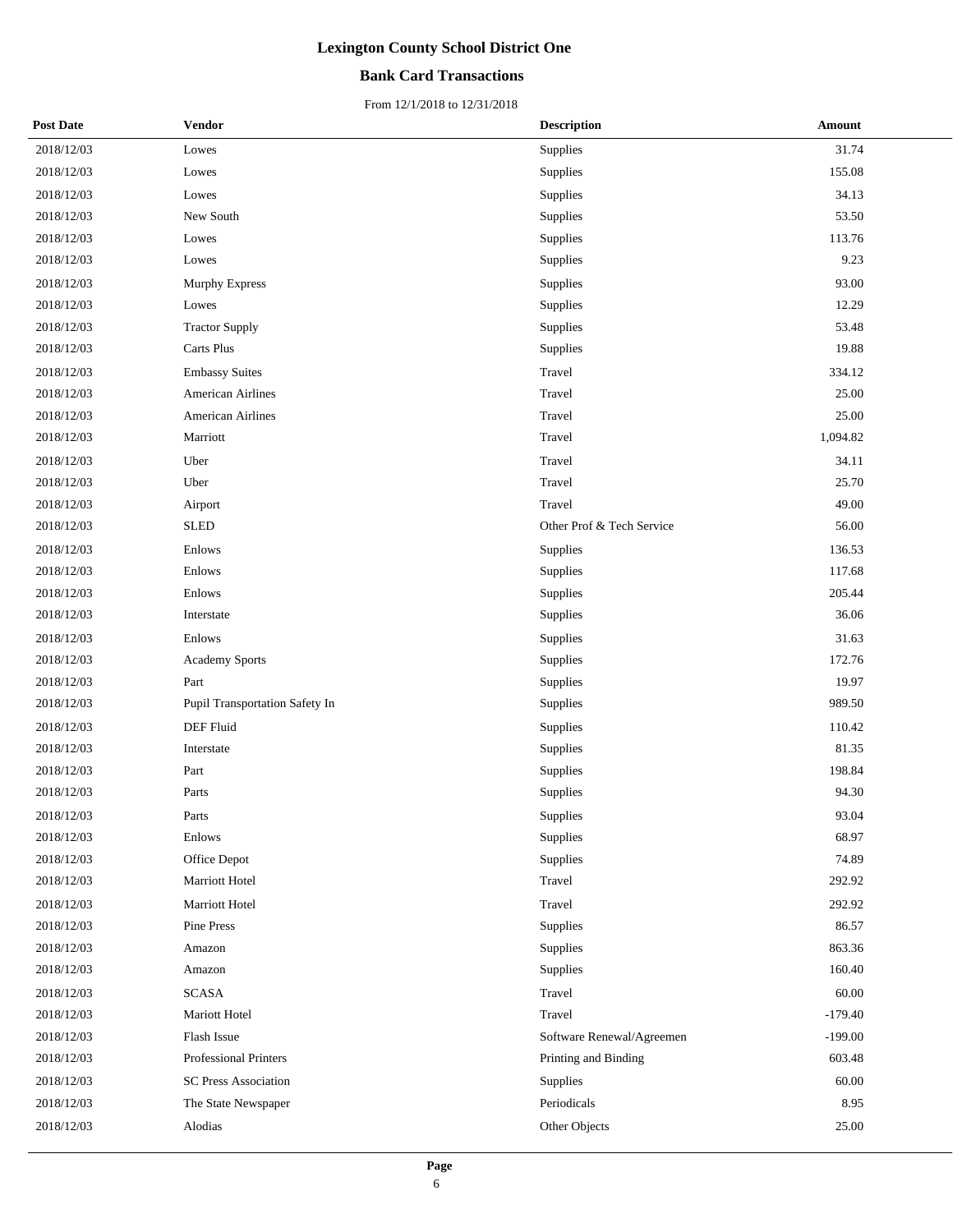## **Bank Card Transactions**

| <b>Post Date</b> | <b>Vendor</b>         | <b>Description</b>         | <b>Amount</b> |
|------------------|-----------------------|----------------------------|---------------|
| 2018/12/03       | Evenbright            | Travel                     | 105.36        |
| 2018/12/03       | <b>NASP</b>           | Travel                     | 1,450.00      |
| 2018/12/03       | Skillpath             | Travel                     | 233.13        |
| 2018/12/03       | Winthrop University   | Travel                     | 95.00         |
| 2018/12/03       | Facebook              | Advertising                | 25.32         |
| 2018/12/03       | Pine Press Printing   | Printing and Binding       | 112.47        |
| 2018/12/03       | <b>SLED</b>           | Other Prof & Tech Service  | 684.00        |
| 2018/12/03       | Azura                 | Other Prof & Tech Service  | 861.25        |
| 2018/12/03       | Amazon                | Supplies                   | 32.92         |
| 2018/12/03       | Amazon                | Supplies                   | 53.48         |
| 2018/12/03       | Amazon                | Supplies                   | 31.26         |
| 2018/12/03       | Amazon                | Supplies                   | 13.28         |
| 2018/12/03       | Chef's Store          | Supplies                   | 71.69         |
| 2018/12/03       | Amazon                | Supplies                   | 29.95         |
| 2018/12/03       | Amazon                | Supplies                   | 99.55         |
| 2018/12/03       | Amazon                | Supplies                   | 15.50         |
| 2018/12/03       | Amazon                | Supplies                   | 14.68         |
| 2018/12/03       | Publix                | Supplies                   | 8.62          |
| 2018/12/03       | Amazon                | Supplies                   | 30.79         |
| 2018/12/03       | Amazon                | <b>Technology Supplies</b> | 164.78        |
| 2018/12/03       | <b>ASCD</b>           | Dues and Fees              | 133.00        |
| 2018/12/03       | Firehouse Subs        | Other Objects              | 46.42         |
| 2018/12/03       | Dollar Store          | Other Objects              | 18.90         |
| 2018/12/03       | Target                | Other Objects              | 6.40          |
| 2018/12/03       | Lowes Foods           | Other Objects              | 3.58          |
| 2018/12/03       | Dollar Tree           | Other Objects              | 10.63         |
| 2018/12/03       | Dollar General        | Other Objects              | 3.21          |
| 2018/12/03       | Food Lion             | Other Objects              | 16.02         |
| 2018/12/03       | <b>Flight Deck</b>    | Other Objects              | 253.37        |
| 2018/12/03       | Food Lion             | Other Objects              | 49.28         |
| 2018/12/03       | Sam's Wholesale       | Other Objects              | 127.61        |
| 2018/12/03       | Lowes Foods           | Other Objects              | 26.89         |
| 2018/12/03       | Holiday Inn Express   | Travel                     | 492.78        |
| 2018/12/03       | Holiday Inn Express   | Travel                     | 492.78        |
| 2018/12/03       | Courtyard Marriott    | Travel                     | 639.54        |
| 2018/12/03       | Holiday Inn Express   | Travel                     | 492.78        |
| 2018/12/03       | Lowe's                | Supplies                   | 42.01         |
| 2018/12/03       | Amazon                | Supplies                   | 33.31         |
| 2018/12/03       | <b>Tractor Supply</b> | Supplies                   | 128.38        |
| 2018/12/03       | Sunoco                | Supplies                   | 42.12         |
| 2018/12/03       | Amazon                | Supplies                   | 85.09         |
| 2018/12/03       | True Value            | Supplies                   | 5.56          |
| 2018/12/03       | Amazon                | Supplies                   | 119.99        |
| 2018/12/03       | <b>QSC</b>            | Supplies                   | 37.91         |
| 2018/12/03       | Amazon                | Supplies                   | 139.96        |
|                  |                       |                            |               |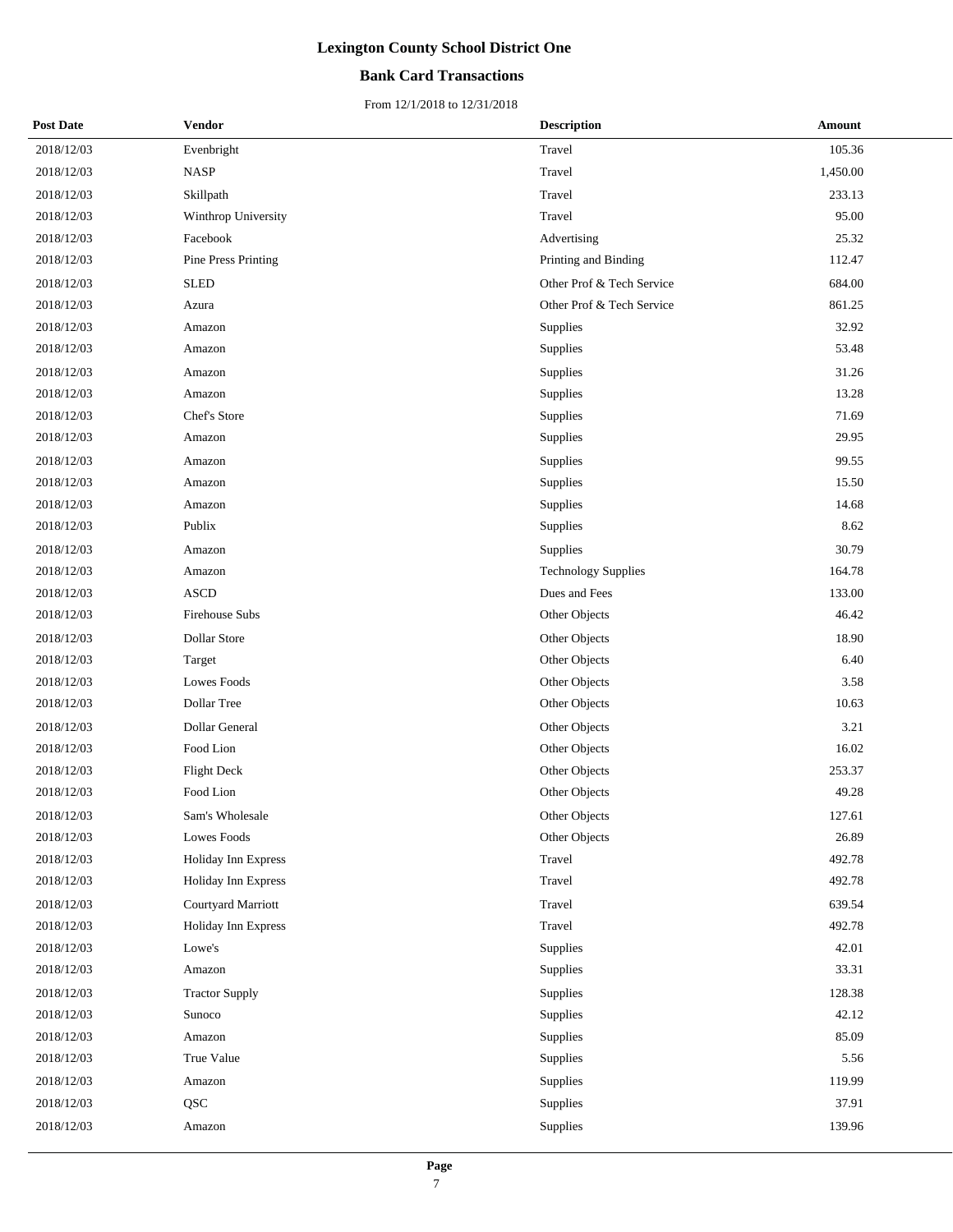## **Bank Card Transactions**

| <b>Post Date</b> | Vendor                             | <b>Description</b>         | Amount    |
|------------------|------------------------------------|----------------------------|-----------|
| 2018/12/03       | Newegg                             | Supplies                   | 56.18     |
| 2018/12/03       | <b>CES</b>                         | Supplies                   | 63.31     |
| 2018/12/03       | Amazon                             | <b>Technology Supplies</b> | 99.10     |
| 2018/12/03       | Amazon                             | <b>Technology Supplies</b> | 71.78     |
| 2018/12/03       | Amazon.Com                         | Supplies                   | 34.04     |
| 2018/12/03       | Walmart                            | Supplies                   | 47.76     |
| 2018/12/03       | Amazon.Com                         | Supplies                   | 51.06     |
| 2018/12/03       | Amazon.Com                         | Supplies                   | 170.20    |
| 2018/12/03       | <b>Pioneer Valley Books</b>        | Supplies                   | 132.00    |
| 2018/12/03       | The Booksource                     | Supplies                   | 25.48     |
| 2018/12/03       | The Booksource                     | Supplies                   | 354.74    |
| 2018/12/03       | PES Caf??                          | Supplies                   | 37.00     |
| 2018/12/03       | Walmart                            | Supplies                   | 119.40    |
| 2018/12/03       | Aldi Foods                         | Supplies                   | 46.52     |
| 2018/12/03       | <b>Embassy Kingston Plantation</b> | Travel                     | 170.24    |
| 2018/12/03       | Hilton Hotels, Myrtle Beach        | Travel                     | 218.16    |
| 2018/12/03       | Hilton Hotels, Myrtle Beach        | Travel                     | $-218.16$ |
| 2018/12/03       | Belacino's                         | Other Objects              | 218.97    |
| 2018/12/03       | Curb Taxi                          | Travel                     | 8.16      |
| 2018/12/03       | Hotel Beacon                       | Travel                     | 11.00     |
| 2018/12/03       | MTA MVM                            | Travel                     | 10.00     |
| 2018/12/03       | <b>American Airlines</b>           | Travel                     | 25.00     |
| 2018/12/03       | Curb Taxi                          | Travel                     | 7.56      |
| 2018/12/03       | Curb Taxi                          | Travel                     | 20.30     |
| 2018/12/03       | East Carolina University           | Travel                     | 499.00    |
| 2018/12/03       | East Carolina University           | Travel                     | 499.00    |
| 2018/12/03       | East Carolina University           | Travel                     | 499.00    |
| 2018/12/03       | East Carolina University           | Travel                     | 499.00    |
| 2018/12/03       | South Carolina Arts Education      | Travel                     | 130.00    |
| 2018/12/03       | Fun and Function                   | Supplies                   | 147.96    |
| 2018/12/03       | <b>AMZN Mktp US</b>                | Supplies                   | 191.67    |
| 2018/12/03       | SP Teelime                         | Supplies                   | 337.74    |
| 2018/12/03       | Publix                             | Supplies                   | 4.00      |
| 2018/12/03       | Dollar General                     | Supplies                   | 12.68     |
| 2018/12/03       | <b>AMZN Mktp US</b>                | Supplies                   | 28.97     |
| 2018/12/03       | Amzn MKTP US                       | Supplies                   | 29.98     |
| 2018/12/03       | Office Depot #2196 Lexington S     | Supplies                   | 145.48    |
| 2018/12/03       | QBS Inc                            | Inst Prog Improvement      | 8.00      |
| 2018/12/03       | <b>SCABA State Chapter</b>         | Inst Prog Improvement      | 566.76    |
| 2018/12/03       | Hyatt Regency Greenville           | Travel                     | 361.50    |
| 2018/12/03       | Hyatt Regency Greenville           | Travel                     | 361.50    |
| 2018/12/03       | RESIDENCE INN MARRIOTT             | Travel                     | 703.41    |
| 2018/12/03       | RESIDENCE INN MARRIOTT             | Travel                     | 333.92    |
| 2018/12/03       | Little Caesars                     | Other Objects              | 133.75    |
| 2018/12/03       | Little Caesars                     | Other Objects              | 107.00    |
|                  |                                    |                            |           |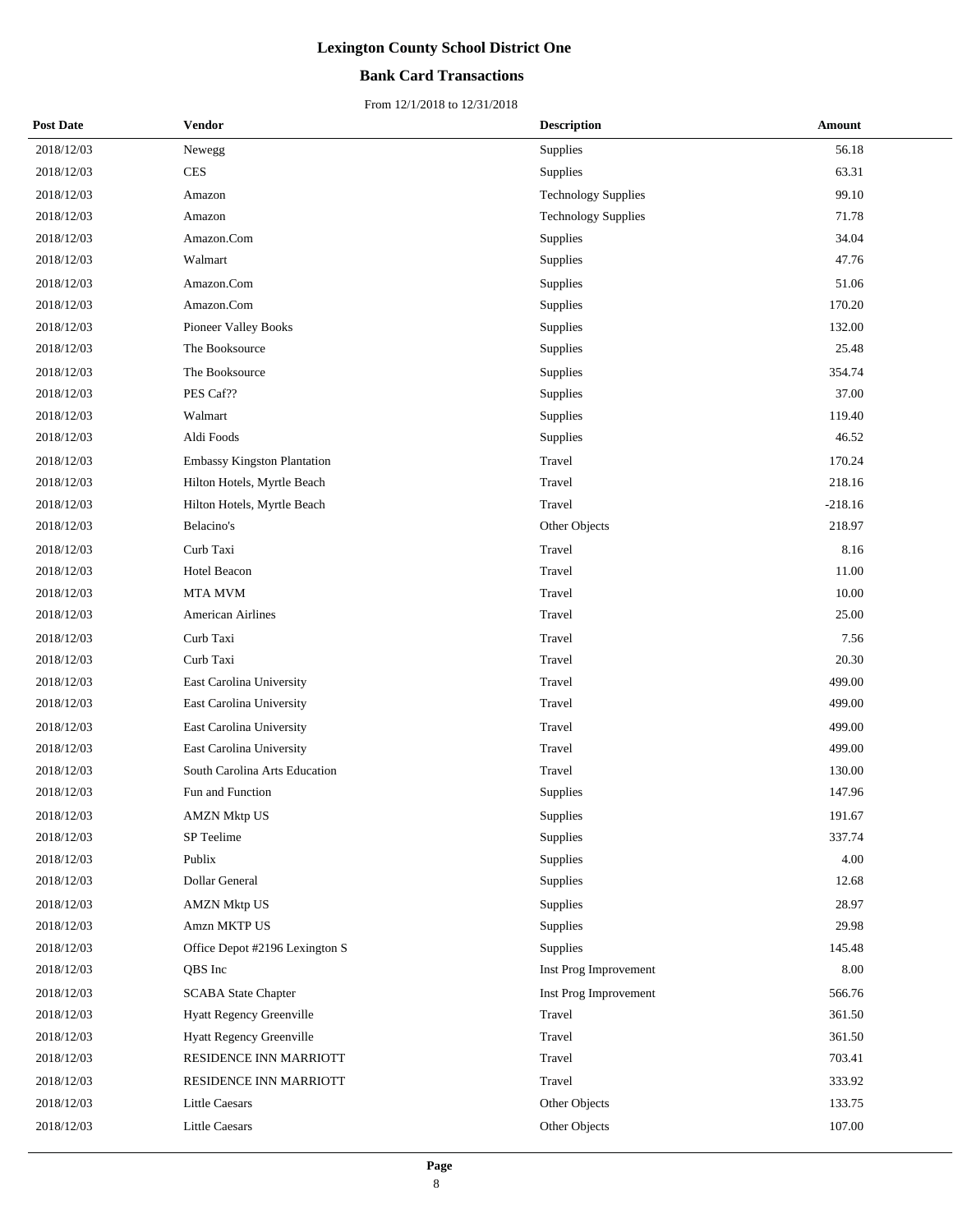## **Bank Card Transactions**

| <b>Post Date</b> | <b>Vendor</b>                  | <b>Description</b> | Amount |
|------------------|--------------------------------|--------------------|--------|
| 2018/12/03       | Marco's Pizza                  | Other Objects      | 330.84 |
| 2018/12/03       | Walmart                        | Supplies           | 33.28  |
| 2018/12/03       | SC Career Development Associat | Travel             | 25.00  |
| 2018/12/03       | Amazon                         | Supplies           | 80.93  |
| 2018/12/03       | SC Career Development Associat | Travel             | 180.00 |
| 2018/12/03       | Amazon                         | Supplies           | 47.92  |
| 2018/12/03       | Amazon.com                     | Supplies           | 154.16 |
| 2018/12/03       | Sheraton Myrtle Beach          | Travel             | 337.50 |
| 2018/12/03       | Sheraton Myrtle Beach          | Travel             | 324.31 |
| 2018/12/03       | Amazon                         | Supplies           | 42.78  |
| 2018/12/03       | National Restaurant Associatio | Supplies           | 122.96 |
| 2018/12/03       | Triangle Save and Lock         | Supplies           | 8.56   |
| 2018/12/03       | Linq-School Nutrition and Fitn | Supplies           | 663.46 |
| 2018/12/03       | Thermoworks                    | Supplies           | 30.26  |
| 2018/12/03       | Walmart                        | Food               | 2.92   |
| 2018/12/03       | Thermoworks                    | Supplies           | 15.13  |
| 2018/12/03       | United Refrigeration           | Supplies           | 174.18 |
| 2018/12/03       | Lowe's                         | Supplies           | 446.48 |
| 2018/12/03       | Thermoworks                    | Supplies           | 15.13  |
| 2018/12/03       | Webstaurant Store              | Supplies           | 57.06  |
| 2018/12/03       | Capital Electric               | Supplies           | 14.30  |
| 2018/12/03       | Huber Supply Company           | Supplies           | 93.13  |
| 2018/12/03       | Thermoworks                    | Supplies           | 15.13  |
| 2018/12/03       | <b>United Refrigeration</b>    | Supplies           | 162.00 |
| 2018/12/03       | <b>United Refrigeration</b>    | Supplies           | 162.00 |
| 2018/12/03       | Thermoworks                    | Supplies           | 15.13  |
| 2018/12/03       | Thermoworks                    | Supplies           | 15.13  |
| 2018/12/03       | Grainger                       | Supplies           | 117.87 |
| 2018/12/03       | Walker Hardware                | Supplies           | 21.12  |
| 2018/12/03       | Thermoworks                    | Supplies           | 15.13  |
| 2018/12/03       | Thermoworks                    | Supplies           | 15.13  |
| 2018/12/03       | <b>United Refrigeration</b>    | Supplies           | 116.35 |
| 2018/12/03       | Thermoworks                    | Supplies           | 15.13  |
| 2018/12/03       | Lowe's                         | Food               | 52.89  |
| 2018/12/03       | Publix                         | Food               | 19.98  |
| 2018/12/03       | Thermoworks                    | Supplies           | 15.13  |
| 2018/12/03       | Thermoworks                    | Supplies           | 15.13  |
| 2018/12/03       | Thermoworks                    | Supplies           | 15.13  |
| 2018/12/03       | Thermoworks                    | Supplies           | 15.13  |
| 2018/12/03       | Publix                         | Food               | 24.27  |
| 2018/12/03       | Lowe's                         | Food               | 107.49 |
| 2018/12/03       | Thermoworks                    | Supplies           | 15.13  |
| 2018/12/03       | United Refrigeration           | Supplies           | 165.46 |
| 2018/12/03       | Thermoworks                    | Supplies           | 15.13  |
| 2018/12/03       | Walmart                        | Supplies           | 57.48  |
|                  |                                |                    |        |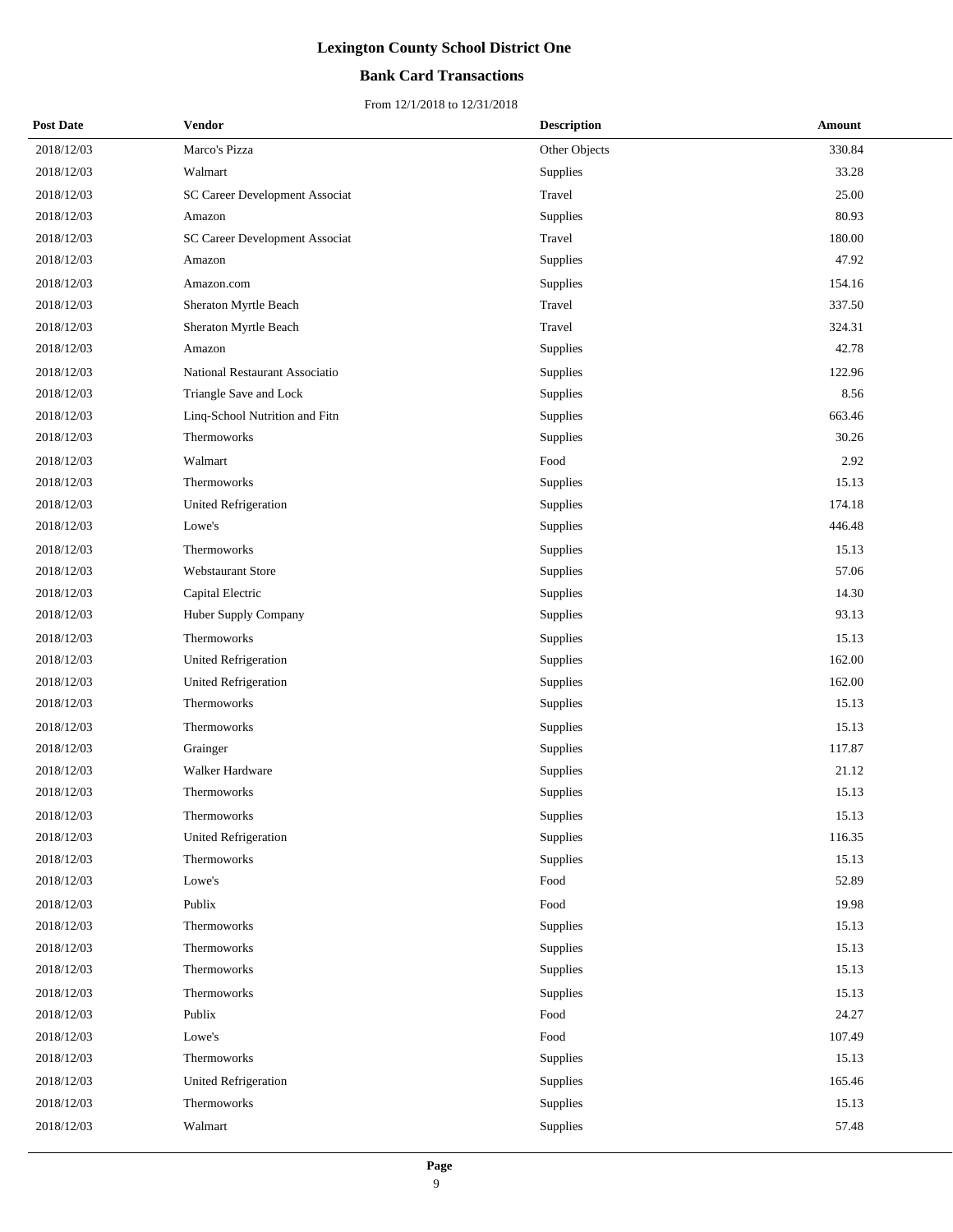## **Bank Card Transactions**

| <b>Post Date</b> | <b>Vendor</b>                 | <b>Description</b> | Amount |
|------------------|-------------------------------|--------------------|--------|
| 2018/12/03       | Walgreens                     | Food               | 18.99  |
| 2018/12/03       | Thermoworks                   | Supplies           | 15.13  |
| 2018/12/03       | City Electric Repair          | Supplies           | 254.34 |
| 2018/12/03       | Ed Smith Lumber               | Supplies           | 14.97  |
| 2018/12/03       | Thermoworks                   | Supplies           | 15.13  |
| 2018/12/03       | Thermoworks                   | Supplies           | 15.13  |
| 2018/12/03       | <b>United Refrigeration</b>   | Supplies           | 74.52  |
| 2018/12/03       | Thermoworks                   | Supplies           | 15.13  |
| 2018/12/03       | Ed Smith Lumber               | Supplies           | 22.03  |
| 2018/12/03       | Thermoworks                   | Supplies           | 15.13  |
| 2018/12/03       | Thermoworks                   | Supplies           | 15.13  |
| 2018/12/03       | Lowe's                        | Supplies           | 48.06  |
| 2018/12/03       | Lowe's                        | Supplies           | 11.07  |
| 2018/12/03       | Thermoworks                   | Supplies           | 15.13  |
| 2018/12/03       | Home Depot                    | Supplies           | 398.02 |
| 2018/12/03       | Thermoworks                   | Supplies           | 15.13  |
| 2018/12/03       | Lowe's                        | Supplies           | 101.79 |
| 2018/12/03       | Home Depot                    | Supplies           | 45.82  |
| 2018/12/03       | Lowe's                        | Supplies           | 28.45  |
| 2018/12/03       | Lowe's                        | Supplies           | 47.44  |
| 2018/12/03       | Thermoworks                   | Supplies           | 15.13  |
| 2018/12/03       | Publix                        | Food               | 157.46 |
| 2018/12/03       | Thermoworks                   | Supplies           | 15.13  |
| 2018/12/03       | Thermoworks                   | Supplies           | 15.13  |
| 2018/12/03       | <b>United Refrigeration</b>   | Supplies           | 165.46 |
| 2018/12/03       | Lowe's                        | Supplies           | 446.48 |
| 2018/12/03       | Publix                        | Food               | 50.89  |
| 2018/12/03       | Mayer Electric Supply Company | Supplies           | 22.79  |
| 2018/12/03       | Thermoworks                   | Supplies           | 15.12  |
| 2018/12/03       | Walgreens                     | Food               | 59.99  |
| 2018/12/03       | Thermoworks                   | Supplies           | 15.12  |
| 2018/12/03       | <b>United Refrigeration</b>   | Supplies           | 74.51  |
| 2018/12/03       | Thermoworks                   | Supplies           | 15.12  |
| 2018/12/03       | Thermoworks                   | Supplies           | 15.12  |
| 2018/12/03       | Dollar Tree                   | Supplies           | 5.35   |
| 2018/12/03       | Walmart                       | Food               | 41.88  |
| 2018/12/03       | Walmart                       | Food               | 73.00  |
| 2018/12/03       | Thermoworks                   | Supplies           | 15.00  |
| 2018/12/03       | Amazon.com                    | Pupil Activity     | 92.00  |
| 2018/12/03       | Walmart                       | Pupil Activity     | 129.49 |
| 2018/12/03       | Office Depot                  | Pupil Activity     | 104.24 |
| 2018/12/03       | Walmart                       | Pupil Activity     | 143.27 |
| 2018/12/03       | Amazon.com                    | Pupil Activity     | 358.96 |
| 2018/12/03       | Wind Ensemble                 | Pupil Activity     | 355.00 |
| 2018/12/03       | Morph Costumes                | Pupil Activity     | 46.92  |
|                  |                               |                    |        |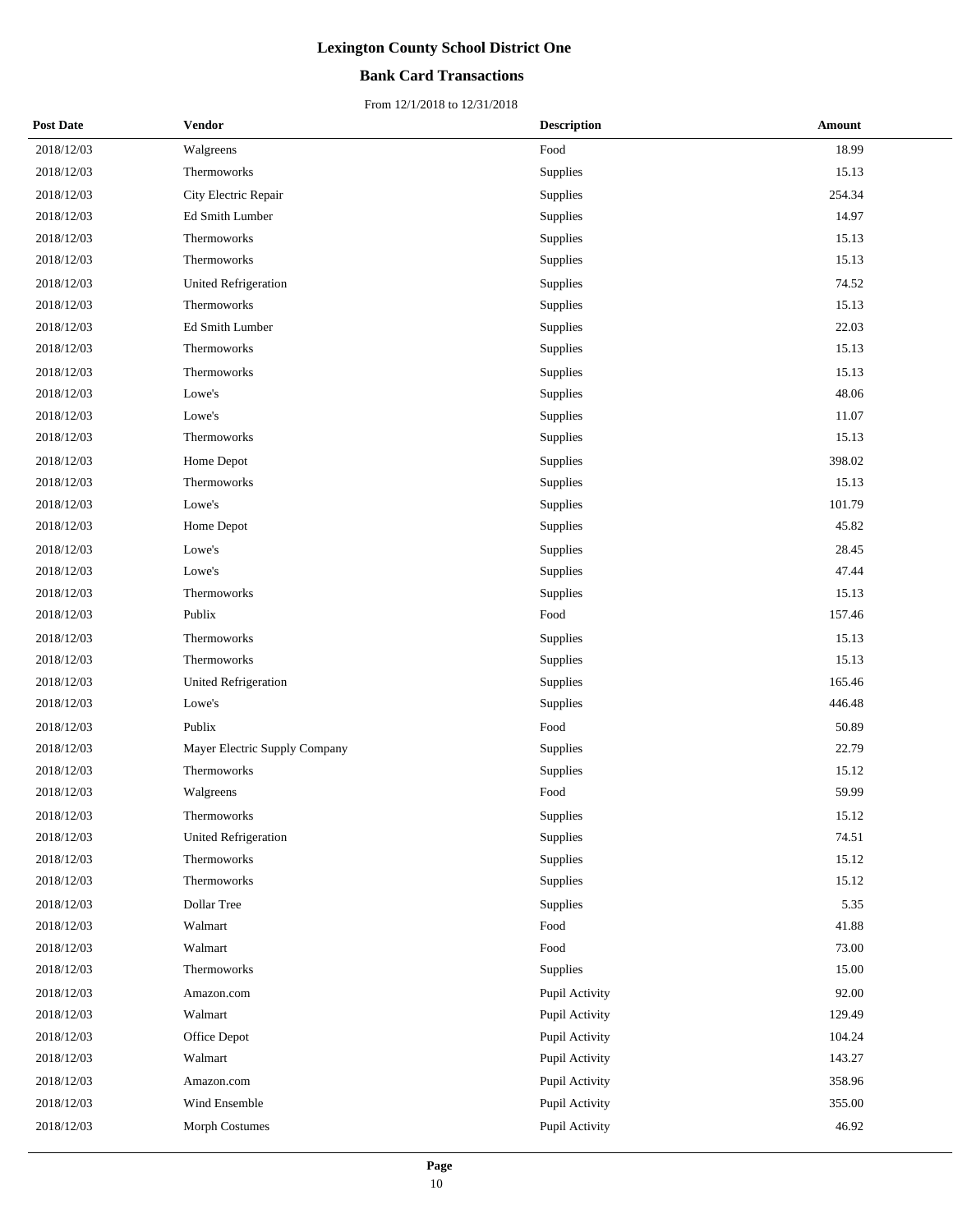## **Bank Card Transactions**

| <b>Post Date</b> | <b>Vendor</b>              | <b>Description</b> | Amount |
|------------------|----------------------------|--------------------|--------|
| 2018/12/03       | Amazon.com                 | Pupil Activity     | 173.03 |
| 2018/12/03       | Party City                 | Pupil Activity     | 185.87 |
| 2018/12/03       | Oriental Trading           | Pupil Activity     | 120.65 |
| 2018/12/03       | Amazon                     | Pupil Activity     | 34.51  |
| 2018/12/03       | Amazon                     | Pupil Activity     | 267.12 |
| 2018/12/03       | Walmart                    | Pupil Activity     | 92.32  |
| 2018/12/03       | Amazon.com                 | Pupil Activity     | 113.93 |
| 2018/12/03       | Amazon.com                 | Pupil Activity     | 43.11  |
| 2018/12/03       | Amazon.com                 | Pupil Activity     | 35.21  |
| 2018/12/03       | PRO ED                     | Pupil Activity     | 104.50 |
| 2018/12/03       | Amazon.com                 | Pupil Activity     | 99.95  |
| 2018/12/03       | Amazon.com                 | Pupil Activity     | 61.78  |
| 2018/12/03       | Amazon.com                 | Pupil Activity     | 48.54  |
| 2018/12/03       | Walmart                    | Pupil Activity     | 12.69  |
| 2018/12/03       | Walmart                    | Pupil Activity     | 21.00  |
| 2018/12/03       | Amazon.com                 | Pupil Activity     | 74.51  |
| 2018/12/03       | Pro ed                     | Pupil Activity     | 260.70 |
| 2018/12/03       | Scholastic mag             | Pupil Activity     | 108.54 |
| 2018/12/03       | <b>EAI</b> Education       | Pupil Activity     | 288.22 |
| 2018/12/03       | scholastic                 | Pupil Activity     | 65.20  |
| 2018/12/03       | The library store          | Pupil Activity     | 76.00  |
| 2018/12/03       | Math counts                | Pupil Activity     | 105.00 |
| 2018/12/03       | Amazon.com                 | Pupil Activity     | 36.20  |
| 2018/12/03       | <b>JW</b> Pepper           | Pupil Activity     | 49.23  |
| 2018/12/03       | Amazon.com                 | Pupil Activity     | 7.65   |
| 2018/12/03       | Walmart                    | Pupil Activity     | 96.93  |
| 2018/12/03       | Walmart                    | Pupil Activity     | 37.81  |
| 2018/12/03       | Dollar General             | Pupil Activity     | 20.17  |
| 2018/12/03       | Amazon.Com                 | Pupil Activity     | 174.36 |
| 2018/12/03       | Amazon.Com                 | Pupil Activity     | 31.96  |
| $2018/12/03$     | Amazon                     | Pupil Activity     | 23.74  |
| 2018/12/03       | Oriental Trading           | Pupil Activity     | 199.85 |
| 2018/12/03       | Amazon.com                 | Pupil Activity     | 59.80  |
| 2018/12/03       | Office Depot/Office Max    | Pupil Activity     | 130.95 |
| 2018/12/03       | Sam's Club                 | Pupil Activity     | 62.94  |
| 2018/12/03       | <b>Positive Promotions</b> | Pupil Activity     | 795.06 |
| 2018/12/03       | Really Good Stuff          | Pupil Activity     | 132.60 |
| 2018/12/03       | Amazon.com                 | Pupil Activity     | 108.45 |
| 2018/12/03       | Michaels                   | Pupil Activity     | 71.25  |
| 2018/12/03       | Oriental Trading           | Pupil Activity     | 118.00 |
| 2018/12/03       | Publix                     | Pupil Activity     | 46.99  |
| 2018/12/03       | Smore.com                  | Pupil Activity     | 79.00  |
| 2018/12/03       | Amazon.com                 | Pupil Activity     | 170.10 |
| 2018/12/03       | Target                     | Pupil Activity     | 21.31  |
| 2018/12/03       | Target                     | Pupil Activity     | 23.91  |
|                  |                            |                    |        |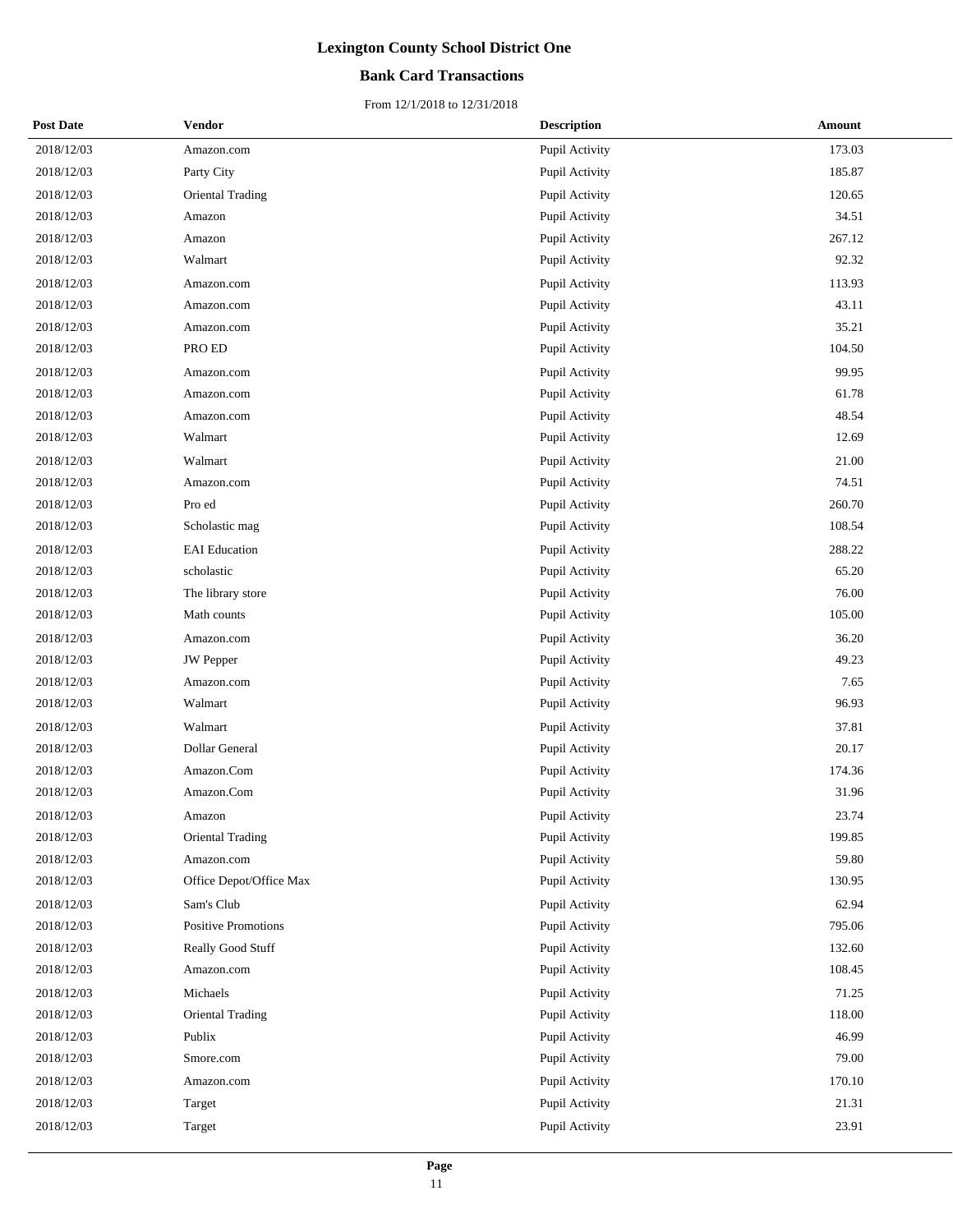## **Bank Card Transactions**

| <b>Post Date</b> | <b>Vendor</b>                 | <b>Description</b> | <b>Amount</b> |
|------------------|-------------------------------|--------------------|---------------|
| 2018/12/03       | amazon                        | Pupil Activity     | 33.00         |
| 2018/12/03       | Walmart                       | Pupil Activity     | 105.85        |
| 2018/12/03       | amazon                        | Pupil Activity     | 176.63        |
| 2018/12/03       | Amazon                        | Pupil Activity     | 22.46         |
| 2018/12/03       | Amazon                        | Pupil Activity     | 26.02         |
| 2018/12/03       | Nebraskascientific            | Pupil Activity     | 225.00        |
| 2018/12/03       | Aldi                          | Pupil Activity     | 14.04         |
| 2018/12/03       | Amazon                        | Pupil Activity     | 34.44         |
| 2018/12/03       | Walmart                       | Pupil Activity     | 6.00          |
| 2018/12/03       | Walmart                       | Pupil Activity     | 42.15         |
| 2018/12/03       | Amazon                        | Pupil Activity     | 335.79        |
| 2018/12/03       | Office Depot                  | Pupil Activity     | 154.06        |
| 2018/12/03       | Amazon                        | Pupil Activity     | 46.99         |
| 2018/12/03       | Weebly                        | Pupil Activity     | 39.95         |
| 2018/12/03       | Dollar Tree                   | Pupil Activity     | 20.52         |
| 2018/12/03       | Wal-Mart                      | Pupil Activity     | 24.61         |
| 2018/12/03       | Wal-Mart                      | Pupil Activity     | 32.86         |
| 2018/12/03       | Food Lion                     | Pupil Activity     | 10.34         |
| 2018/12/03       | Walmart                       | Pupil Activity     | 159.90        |
| 2018/12/03       | Target                        | Pupil Activity     | 60.37         |
| 2018/12/03       | Publix                        | Pupil Activity     | 58.68         |
| 2018/12/03       | The Citadel                   | Pupil Activity     | 100.00        |
| 2018/12/03       | <b>Educational Wonderland</b> | Pupil Activity     | 148.08        |
| 2018/12/03       | The home depot                | Pupil Activity     | 58.10         |
| 2018/12/03       | Northstart flag               | Pupil Activity     | 154.02        |
| 2018/12/03       | Walmart                       | Pupil Activity     | 5.86          |
| 2018/12/03       | Lowe's                        | Pupil Activity     | 21.08         |
| 2018/12/03       | Hobby Lobby                   | Pupil Activity     | 17.62         |
| 2018/12/03       | Amazon MarketPlace            | Pupil Activity     | 175.86        |
| 2018/12/03       | Amazon MarketPlace            | Pupil Activity     | 99.53         |
| 2018/12/03       | Amazon                        | Pupil Activity     | 647.48        |
| 2018/12/03       | Forever 21                    | Pupil Activity     | 165.64        |
| 2018/12/03       | <b>ED SMITH</b>               | Pupil Activity     | 64.78         |
| 2018/12/03       | Smore                         | Pupil Activity     | 79.00         |
| 2018/12/03       | <b>SHELL</b>                  | Pupil Activity     | 9.12          |
| 2018/12/03       | Amazon MarketPlace            | Pupil Activity     | 284.48        |
| 2018/12/03       | Lowes Foods                   | Pupil Activity     | 21.35         |
| 2018/12/03       | Lowes Food                    | Pupil Activity     | 46.57         |
| 2018/12/03       | SMOAKHOUSE                    | Pupil Activity     | 24.88         |
| 2018/12/03       | Storey's Florist              | Pupil Activity     | 327.00        |
| 2018/12/03       | Markette                      | Pupil Activity     | 40.00         |
| 2018/12/03       | BiLo                          | Pupil Activity     | 21.38         |
| 2018/12/03       | <b>Buffalo Wild Wings</b>     | Pupil Activity     | 54.80         |
| 2018/12/03       | <b>SHELL</b>                  | Pupil Activity     | 14.50         |
| 2018/12/03       | <b>BILO</b>                   | Pupil Activity     | 131.40        |
|                  |                               |                    |               |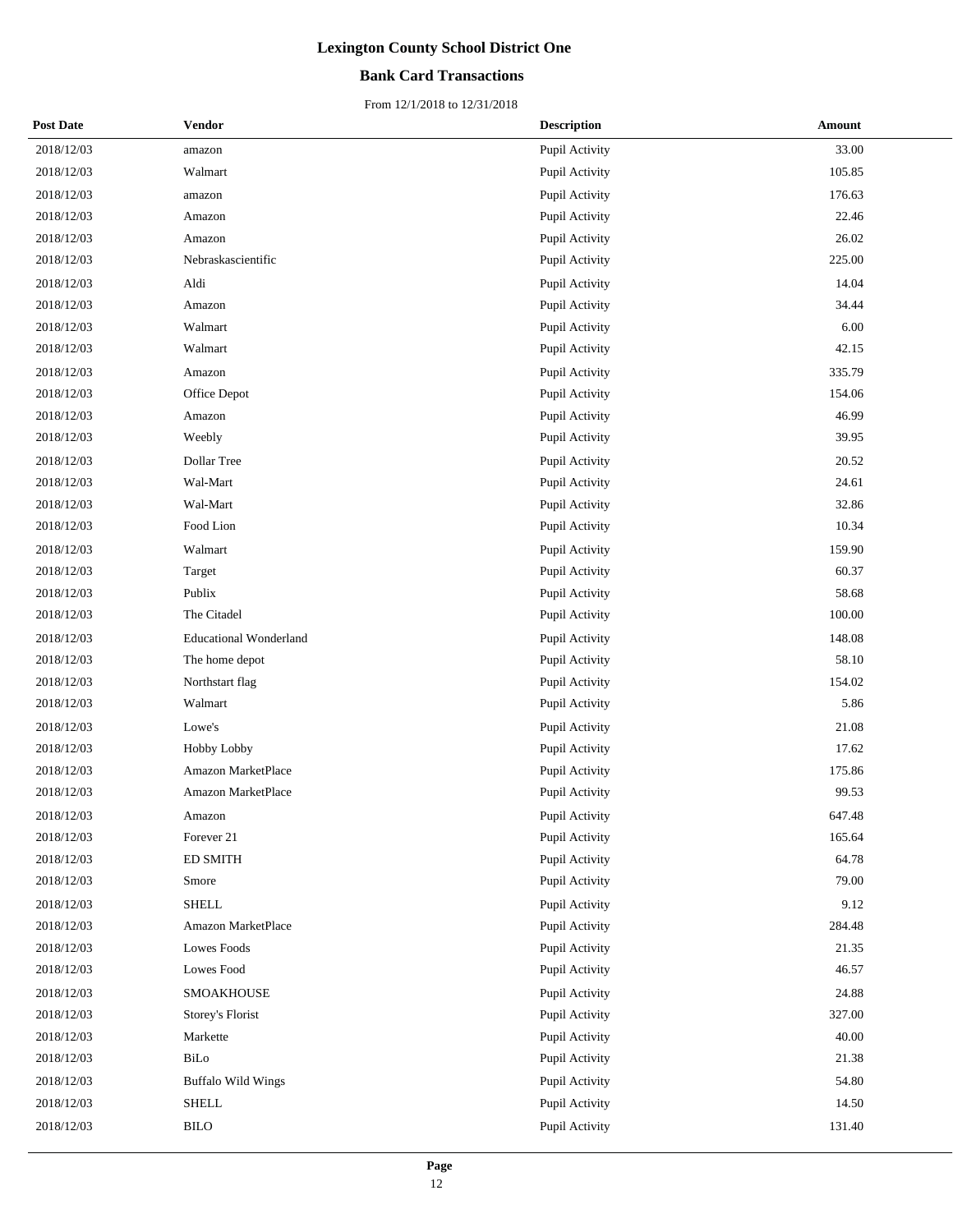## **Bank Card Transactions**

| <b>Post Date</b> | <b>Vendor</b>                | <b>Description</b> | <b>Amount</b> |
|------------------|------------------------------|--------------------|---------------|
| 2018/12/03       | Firehouse                    | Pupil Activity     | 294.24        |
| 2018/12/03       | Chick Fil A                  | Pupil Activity     | 378.92        |
| 2018/12/03       | SubStation II                | Pupil Activity     | 216.27        |
| 2018/12/03       | Chick Fil A                  | Pupil Activity     | 378.92        |
| 2018/12/03       | Academy Sports               | Pupil Activity     | 160.34        |
| 2018/12/03       | <b>SHELL</b>                 | Pupil Activity     | 16.37         |
| 2018/12/03       | The trophy and award center  | Pupil Activity     | 52.97         |
| 2018/12/03       | Olive Garden                 | Pupil Activity     | 284.37        |
| 2018/12/03       | Trophy and Awards            | Pupil Activity     | 147.13        |
| 2018/12/03       | Lexington Florist            | Pupil Activity     | 20.92         |
| 2018/12/03       | The trophy and award center  | Pupil Activity     | 88.28         |
| 2018/12/03       | In The School of Fly Fishing | Pupil Activity     | 84.55         |
| 2018/12/03       | Marco's Pizza                | Pupil Activity     | 124.19        |
| 2018/12/03       | Lowes Foods                  | Pupil Activity     | 136.75        |
| 2018/12/03       | Southeastern Satellite       | Pupil Activity     | 95.00         |
| 2018/12/03       | Sams Club                    | Pupil Activity     | 45.00         |
| 2018/12/03       | The Root Cellar              | Pupil Activity     | 227.81        |
| 2018/12/03       | Amazon                       | Supplies           | 88.95         |
| 2018/12/03       | Amazon                       | Supplies           | 533.60        |
| 2018/12/03       | Amazon                       | Supplies           | 269.97        |
| 2018/12/03       | Amazon                       | Supplies           | 3.12          |
| 2018/12/03       | Amazon                       | Supplies           | 90.95         |
| 2018/12/03       | Amazon                       | Supplies           | 12.71         |
| 2018/12/03       | Publix                       | Supplies           | 50.00         |
| 2018/12/03       | Dollar General               | Supplies           | 53.72         |
| 2018/12/03       | Amazon.com                   | Supplies           | 88.44         |
| 2018/12/03       | KJ's Market                  | Supplies           | 106.68        |
| 2018/12/03       | Aldi                         | Supplies           | 15.33         |
| 2018/12/03       | Wal Mart                     | Supplies           | 19.53         |
| 2018/12/03       | Dollar General               | Supplies           | 67.68         |
| 2018/12/03       | Wal Mart                     | Supplies           | 73.17         |
| 2018/12/03       | Dollar General               | Supplies           | 69.15         |
| 2018/12/03       | Dollar General               | Supplies           | 12.84         |
| 2018/12/03       | Amazon.com                   | Supplies           | 14.99         |
| 2018/12/03       | Wal Mart                     | Supplies           | 59.29         |
| 2018/12/03       | Riverbanks Zoo               | Supplies           | 189.00        |
| 2018/12/03       | The Flight Deck              | Other Objects      | 350.00        |
| 2018/12/03       | Dollar General               | Other Objects      | 6.00          |
| 2018/12/03       | <b>Brueggers</b>             | Other Objects      | 47.83         |
| 2018/12/03       | Lizard's Thicket             | Other Objects      | 306.28        |
| 2018/12/03       | Publix                       | Other Objects      | 15.48         |
| 2018/12/03       | The Flight Deck              | Other Objects      | 350.00        |
| 2018/12/03       | The Flight Deck              | Other Objects      | 354.61        |
| 2018/12/03       | Wal Mart                     | Other Objects      | 17.20         |
| 2018/12/03       | Lizard's Thicket             | Other Objects      | 22.15         |
|                  |                              |                    |               |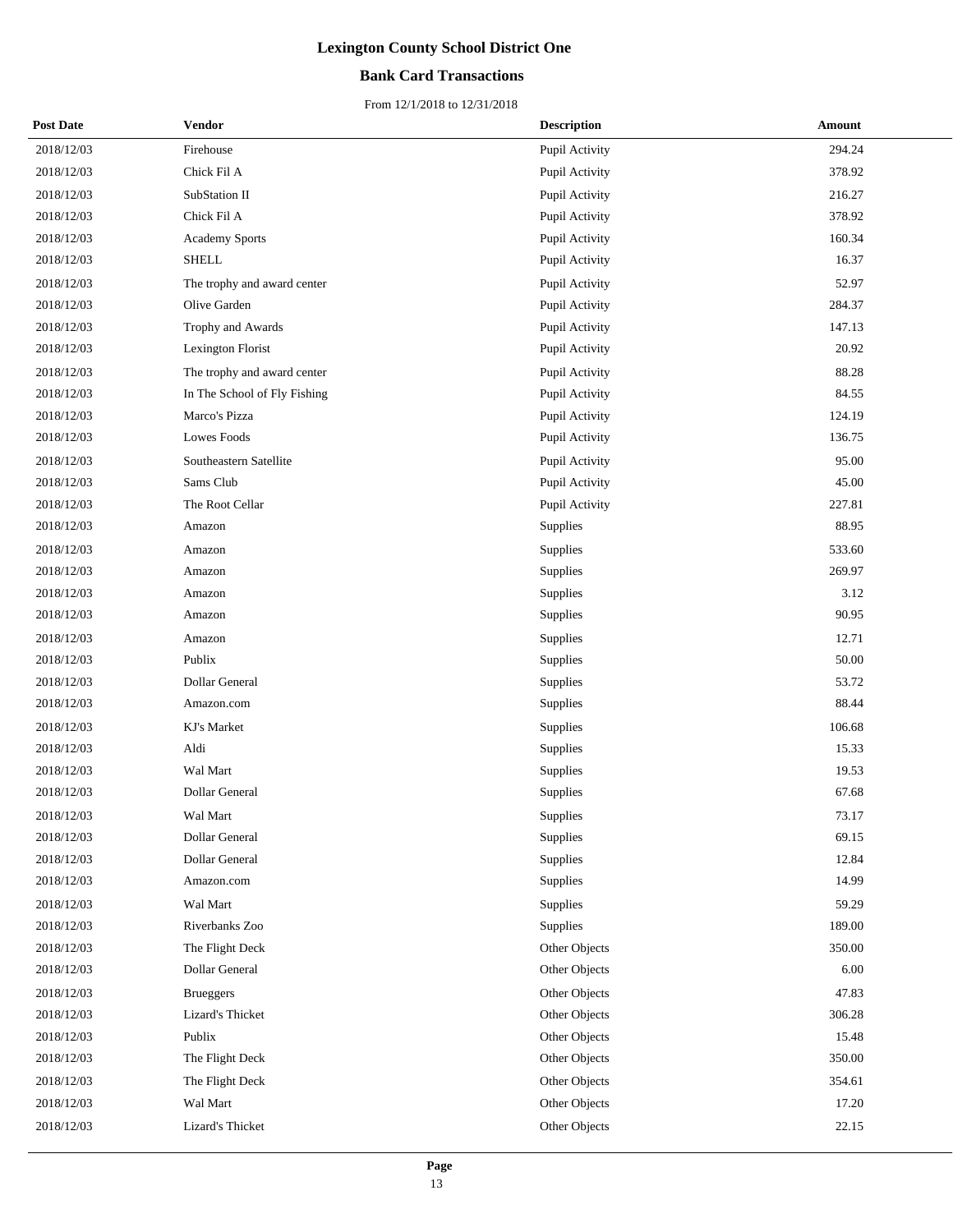## **Bank Card Transactions**

| <b>Post Date</b> | <b>Vendor</b>                  | <b>Description</b>       | Amount   |
|------------------|--------------------------------|--------------------------|----------|
| 2018/12/03       | Bi Lo                          | Other Objects            | 9.09     |
| 2018/12/03       | Amzn MKTP US                   | Supplies                 | 315.41   |
| 2018/12/03       | Amzn MKTP US                   | Supplies                 | 129.47   |
| 2018/12/03       | Amzn MKTP US                   | Supplies                 | 31.95    |
| 2018/12/03       | Amazon                         | Supplies                 | 443.62   |
| 2018/12/03       | <b>SCACTE</b>                  | Travel                   | 153.00   |
| 2018/12/05       | Amazon                         | Supplies                 | 77.37    |
| 2018/12/05       | Walgreen's                     | Supplies                 | 22.79    |
| 2018/12/05       | Amazon                         | Supplies                 | 59.80    |
| 2018/12/05       | <b>OTC BRANDS</b>              | Supplies                 | 27.13    |
| 2018/12/05       | Amazon                         | Supplies                 | 49.98    |
| 2018/12/05       | Amazon                         | Supplies                 | 31.82    |
| 2018/12/05       | Walmart                        | Supplies                 | 11.24    |
| 2018/12/05       | Walmart                        | Supplies                 | 58.38    |
| 2018/12/05       | Amazon                         | Supplies                 | 10.26    |
| 2018/12/05       | <b>RILEYS DRUGS</b>            | Supplies                 | 27.60    |
| 2018/12/05       | <b>AMZN MKTP</b>               | Supplies                 | 81.10    |
| 2018/12/05       | <b>BOLCHAZY</b>                | Supplies                 | 160.10   |
| 2018/12/05       | <b>CHEF STORE</b>              | Supplies                 | 675.18   |
| 2018/12/05       | <b>JOANNS</b>                  | Supplies                 | 53.66    |
| 2018/12/05       | <b>BOUNCY BANDS</b>            | Supplies                 | 104.65   |
| 2018/12/05       | WALMART                        | Supplies                 | 284.80   |
| 2018/12/05       | WALMART                        | Supplies                 | 152.23   |
| 2018/12/05       | Lyft Ride                      | Travel                   | 46.08    |
| 2018/12/05       | Lyft Ride                      | Travel                   | 71.52    |
| 2018/12/05       | American Airlines              | Travel                   | 90.00    |
| 2018/12/05       | Lyft Ride                      | Travel                   | 10.75    |
| 2018/12/05       | Amazon                         | Supplies                 | 48.25    |
| 2018/12/05       | <b>SCASL</b>                   | Dues and Fees            | 50.00    |
| 2018/12/05       | <b>COUNTRY INN</b>             | Travel                   | 172.66   |
| 2018/12/05       | NATIONAL ASSOCIATION FOR MUSIC | Travel                   | 130.00   |
| 2018/12/05       | <b>COUNTRY INN</b>             | Travel                   | 172.66   |
| 2018/12/05       | The State Newspaper            | Periodicals              | 59.80    |
| 2018/12/05       | WALL STREET JOURNAL            | Periodicals              | 116.97   |
| 2018/12/05       | <b>USC</b>                     | Travel-Teacher Staff Dev | 95.00    |
| 2018/12/05       | Home Depot                     | Supplies                 | 32.09    |
| 2018/12/05       | Amazon                         | Supplies                 | 123.44   |
| 2018/12/05       | <b>USPS KIOSK</b>              | Supplies                 | 25.15    |
| 2018/12/05       | Walmart                        | Supplies                 | 69.19    |
| 2018/12/05       | Publix                         | Supplies                 | 30.39    |
| 2018/12/05       | Walmart                        | Supplies                 | 80.01    |
| 2018/12/05       | Dollar Tree                    | Supplies                 | 6.42     |
| 2018/12/05       | Publix                         | Supplies                 | $-27.61$ |
| 2018/12/05       | Pinestraw Place                | Supplies                 | 501.50   |
| 2018/12/05       | Amazon                         | Supplies-Maintenace      | 41.90    |
|                  |                                |                          |          |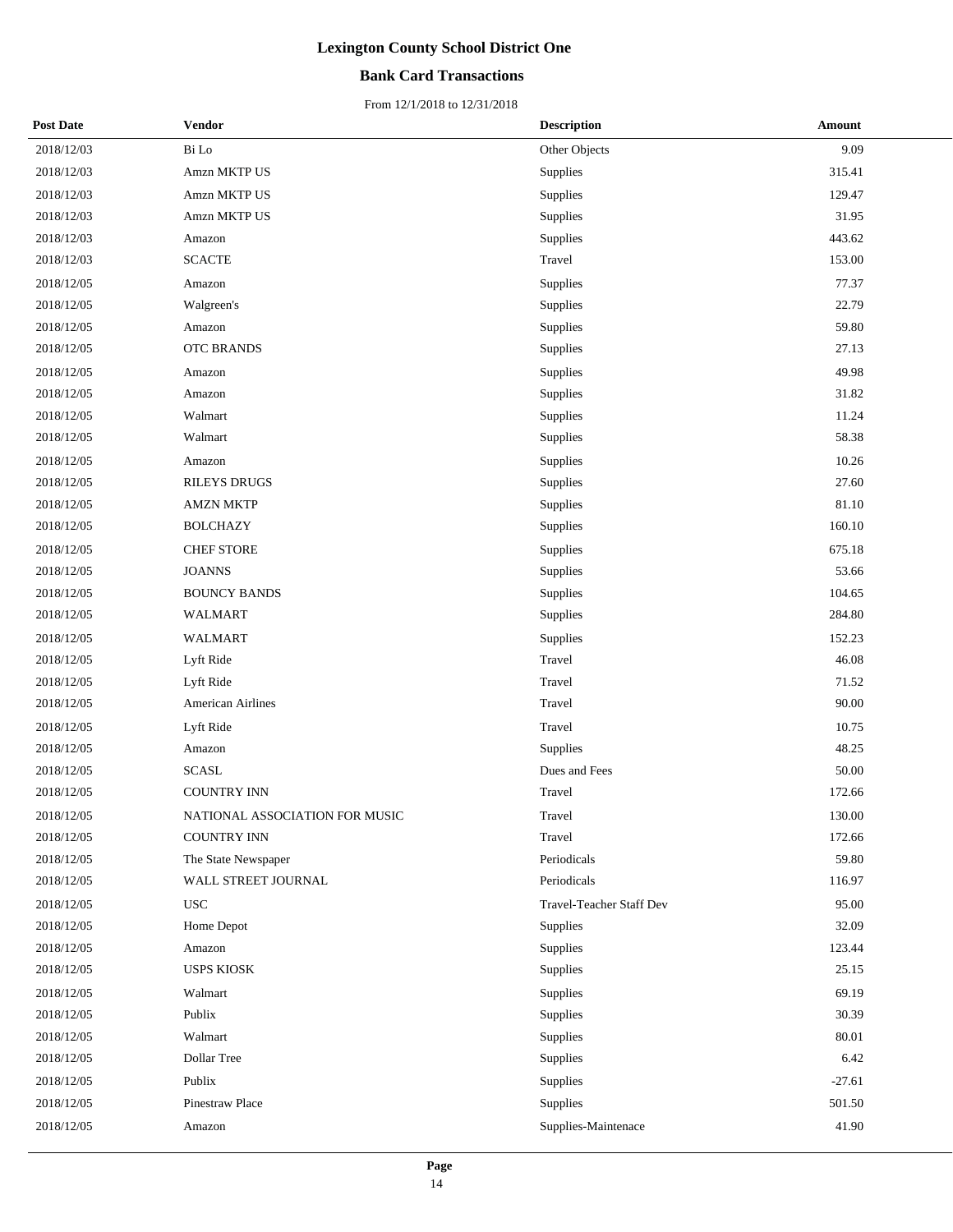## **Bank Card Transactions**

| <b>Post Date</b> | <b>Vendor</b>                     | <b>Description</b>  | <b>Amount</b> |
|------------------|-----------------------------------|---------------------|---------------|
| 2018/12/05       | <b>SCDMV</b>                      | Supplies-Maintenace | 11.17         |
| 2018/12/05       | Lexington County Treasurer        | Supplies-Maintenace | 41.68         |
| 2018/12/05       | <b>LOWES</b>                      | Supplies            | 100.00        |
| 2018/12/05       | <b>SEARS</b>                      | Supplies            | 94.14         |
| 2018/12/05       | SMITH AND JONES                   | Supplies            | 69.58         |
| 2018/12/05       | A-Z LAWN                          | Supplies            | 172.23        |
| 2018/12/05       | <b>LOWES</b>                      | Supplies            | 105.29        |
| 2018/12/05       | <b>LOWES</b>                      | Supplies            | 25.48         |
| 2018/12/05       | THE HOME DEPOT                    | Supplies            | 233.46        |
| 2018/12/05       | HOME DEPOT                        | Supplies            | 79.02         |
| 2018/12/05       | TRACTOR SUPPLY                    | Supplies            | 242.08        |
| 2018/12/05       | SMITH AND JONES                   | Supplies            | 108.93        |
| 2018/12/05       | <b>SEARS</b>                      | Supplies            | 320.85        |
| 2018/12/05       | True Value Hardware               | Supplies-Maintenace | 34.71         |
| 2018/12/05       | Sweetwater Sound                  | Supplies-Maintenace | 282.47        |
| 2018/12/05       | Cable Connections                 | Supplies-Maintenace | 168.53        |
| 2018/12/05       | Smith & Jones Janitorial Suppl    | Supplies            | 72.61         |
| 2018/12/05       | Town & Country                    | Supplies            | 209.00        |
| 2018/12/05       | <b>LOWES</b>                      | Supplies            | 198.02        |
| 2018/12/05       | Lowe's                            | Supplies            | 182.03        |
| 2018/12/05       | Pitt Stop                         | Supplies            | 48.49         |
| 2018/12/05       | WALMART                           | Supplies            | 58.24         |
| 2018/12/05       | Amazon                            | Supplies            | 160.35        |
| 2018/12/05       | Walmart.com                       | Supplies            | 89.40         |
| 2018/12/05       | WALMART                           | Supplies            | 179.50        |
| 2018/12/05       | <b>Brook's Harper Enterprises</b> | Supplies            | 898.80        |
| 2018/12/05       | <b>SHELL</b>                      | Pupil Activity      | 11.54         |
| 2018/12/05       | PetSmart                          | Pupil Activity      | 14.93         |
| 2018/12/05       | Walgreen's                        | Pupil Activity      | 11.35         |
| 2018/12/05       | Amazon                            | Pupil Activity      | 19.70         |
| 2018/12/05       | Walmart                           | Pupil Activity      | 306.60        |
| 2018/12/05       | WIX.COM                           | Pupil Activity      | 299.00        |
| 2018/12/05       | WIX.COM                           | Pupil Activity      | 14.95         |
| 2018/12/05       | <b>AMAZON</b>                     | Pupil Activity      | 401.38        |
| 2018/12/05       | <b>AMAZON</b>                     | Pupil Activity      | 151.34        |
| 2018/12/05       | WALKER HARDWARE                   | Pupil Activity      | 71.45         |
| 2018/12/05       | <b>HOBBY LOBBY</b>                | Pupil Activity      | 74.83         |
| 2018/12/05       | PineView Florist                  | Pupil Activity      | 422.65        |
| 2018/12/05       | Chocolate Wonderland              | Pupil Activity      | 42.50         |
| 2018/12/05       | Home Depot                        | Pupil Activity      | 212.93        |
| 2018/12/05       | NATA.org                          | Pupil Activity      | 494.00        |
| 2018/12/05       | IGA                               | Pupil Activity      | 12.81         |
| 2018/12/05       | Derrick's Service Center          | Pupil Activity      | 102.17        |
| 2018/12/05       | Murphy Express                    | Pupil Activity      | 33.99         |
| 2018/12/05       | Circle K                          | Pupil Activity      | 41.50         |
|                  |                                   |                     |               |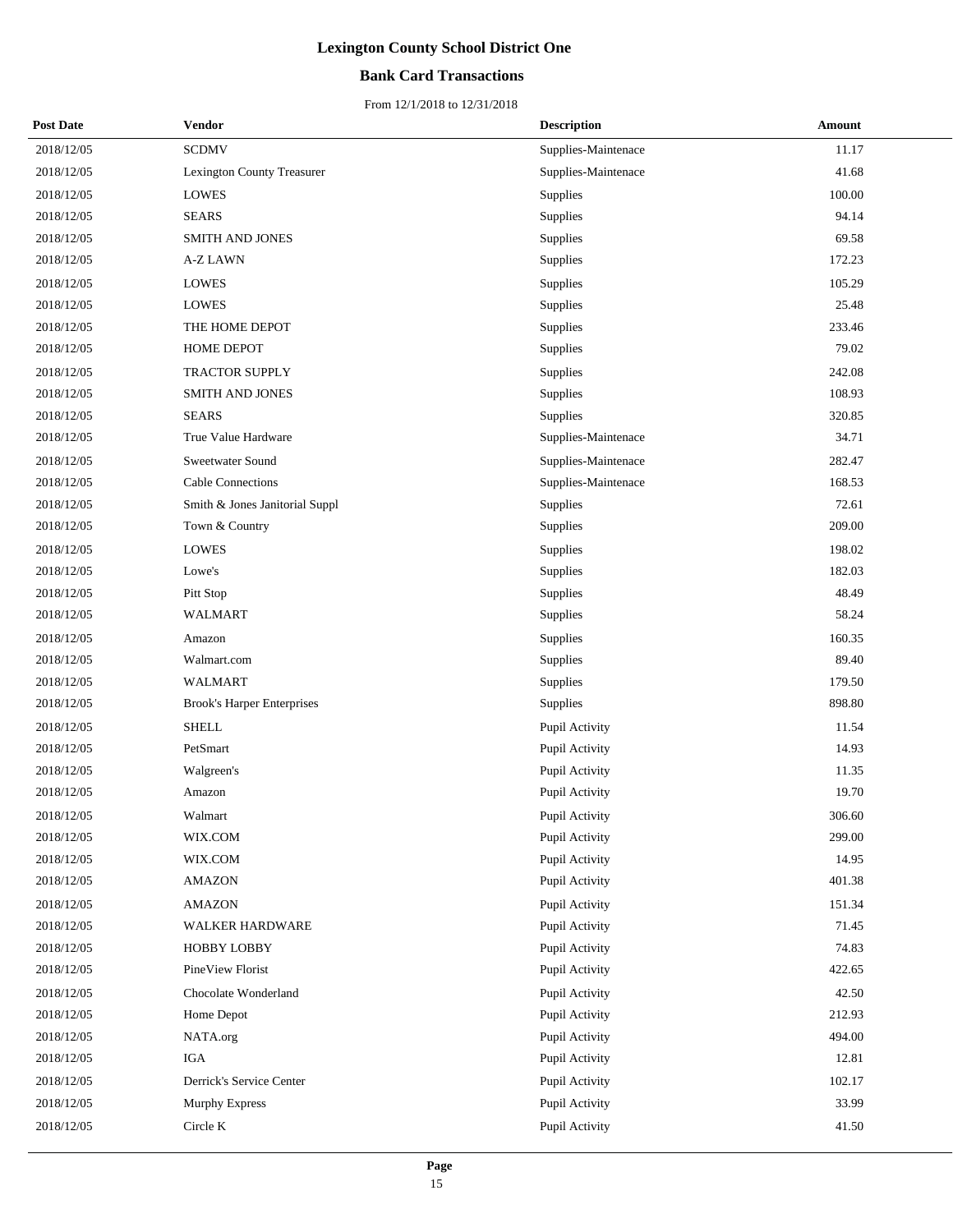## **Bank Card Transactions**

| <b>Post Date</b> | <b>Vendor</b>             | <b>Description</b>         | Amount   |
|------------------|---------------------------|----------------------------|----------|
| 2018/12/05       | Murphy Express            | Pupil Activity             | 34.75    |
| 2018/12/05       | <b>GSports Wrestling</b>  | Pupil Activity             | 179.00   |
| 2018/12/05       | Crankshooter.com          | Pupil Activity             | 581.89   |
| 2018/12/13       | Hampton Inn               | Travel                     | 225.64   |
| 2018/12/13       | Dollar Tree               | Supplies                   | 27.80    |
| 2018/12/13       | Chocolate Wonderland      | Other Objects              | 43.56    |
| 2018/12/13       | <b>American Airlines</b>  | Travel                     | 392.40   |
| 2018/12/13       | Marriott Philadelphia     | Travel                     | 965.60   |
| 2018/12/20       | <b>AMAZON</b>             | Supplies                   | 14.65    |
| 2018/12/20       | <b>AMAZON</b>             | Supplies                   | 14.34    |
| 2018/12/20       | WALMART                   | Supplies                   | 72.73    |
| 2018/12/20       | <b>WALGREENS</b>          | Supplies                   | 19.25    |
| 2018/12/20       | WALMART                   | Supplies                   | 59.60    |
| 2018/12/20       | <b>USPS</b>               | Supplies                   | 74.40    |
| 2018/12/20       | <b>ENCOMPASS</b>          | <b>Technology Supplies</b> | 66.53    |
| 2018/12/20       | NCYI.ORG                  | Dues and Fees              | 109.00   |
| 2018/12/20       | EB 2019 TRANSFORMSC       | Dues and Fees              | 79.74    |
| 2018/12/20       | <b>AMAZON</b>             | Supplies                   | 221.36   |
| 2018/12/20       | <b>AMAZON</b>             | Supplies                   | 128.46   |
| 2018/12/20       | <b>SCFCSI</b>             | Travel                     | 250.00   |
| 2018/12/20       | <b>SCFCSI</b>             | Travel                     | 250.00   |
| 2018/12/20       | Postal Express            | Supplies                   | 16.89    |
| 2018/12/20       | Postal Express            | Supplies                   | 9.47     |
| 2018/12/20       | <b>ASBO</b> International | Dues and Fees              | 230.00   |
| 2018/12/20       | <b>ASBO</b> International | Dues and Fees              | 230.00   |
| 2018/12/20       | SC Accountancy Board      | Dues and Fees              | 80.00    |
| 2018/12/20       | <b>GFOA</b>               | Dues and Fees              | 25.00    |
| 2018/12/20       | <b>ASBO</b> International | Dues and Fees              | 1,285.00 |
| 2018/12/20       | <b>GFOA</b>               | Dues and Fees              | 725.00   |
| 2018/12/20       | H&E Equipment             | Repairs and Maintenance    | 387.72   |
| 2018/12/20       | Exxon Mobile              | Supplies-Maintenace        | 90.02    |
| 2018/12/20       | AutoZone                  | Supplies-Maintenace        | 250.33   |
| 2018/12/20       | <b>Tractor Supply</b>     | Supplies-Maintenace        | 87.71    |
| 2018/12/20       | Enlows                    | Supplies-Maintenace        | 82.02    |
| 2018/12/20       | <b>Baker Distributing</b> | Supplies-Maintenace        | 59.59    |
| 2018/12/20       | <b>NAPA</b>               | Supplies-Maintenace        | $-64.18$ |
| 2018/12/20       | AutoZone                  | Supplies-Maintenace        | 116.48   |
| 2018/12/20       | Sears                     | Supplies-Maintenace        | 42.79    |
| 2018/12/20       | Godfreys Auto Salvage     | Supplies-Maintenace        | 64.80    |
| 2018/12/20       | Jim Hudson                | Supplies-Maintenace        | 159.58   |
| 2018/12/20       | Lowe's                    | Supplies-Maintenace        | 147.27   |
| 2018/12/20       | Enlows                    | Supplies-Maintenace        | 158.36   |
| 2018/12/20       | ExonMobile                | Supplies-Maintenace        | 100.00   |
| 2018/12/20       | AutoZone                  | Supplies-Maintenace        | 83.43    |
| 2018/12/20       | AutoZone                  | Supplies-Maintenace        | 32.09    |
|                  |                           |                            |          |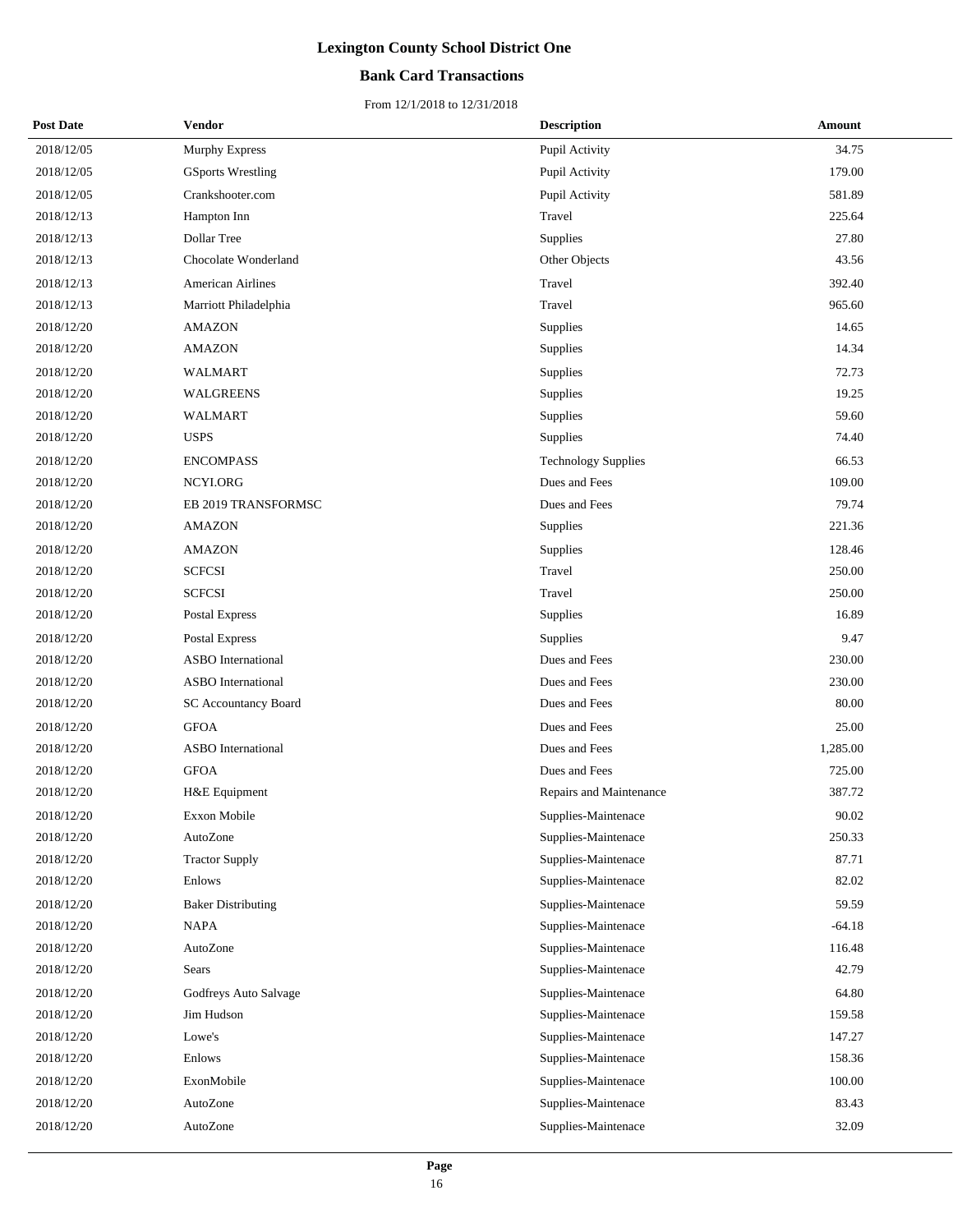## **Bank Card Transactions**

| <b>Post Date</b> | <b>Vendor</b>                | <b>Description</b>  | <b>Amount</b> |
|------------------|------------------------------|---------------------|---------------|
| 2018/12/20       | AutoZone                     | Supplies-Maintenace | 90.69         |
| 2018/12/20       | <b>CES</b>                   | Supplies-Maintenace | 68.34         |
| 2018/12/20       | AutoZone                     | Supplies-Maintenace | 128.25        |
| 2018/12/20       | AutoZone                     | Supplies-Maintenace | 128.25        |
| 2018/12/20       | Hills Machinery              | Supplies-Maintenace | 374.52        |
| 2018/12/20       | Lexington True Value         | Supplies-Maintenace | 7.43          |
| 2018/12/20       | Enlows                       | Supplies-Maintenace | 88.68         |
| 2018/12/20       | AutoZone                     | Supplies-Maintenace | 125.46        |
| 2018/12/20       | <b>CES</b>                   | Supplies-Maintenace | 92.87         |
| 2018/12/20       | Home Depot                   | Supplies-Maintenace | 109.70        |
| 2018/12/20       | <b>CES</b>                   | Supplies-Maintenace | 97.06         |
| 2018/12/20       | Fastenal                     | Supplies-Maintenace | 22.00         |
| 2018/12/20       | A-Z Lawnmower                | Supplies-Maintenace | 130.74        |
| 2018/12/20       | Ferguson                     | Supplies-Maintenace | 172.32        |
| 2018/12/20       | <b>CES</b>                   | Supplies-Maintenace | 57.00         |
| 2018/12/20       | <b>CES</b>                   | Supplies-Maintenace | 69.21         |
| 2018/12/20       | <b>CES</b>                   | Supplies-Maintenace | 96.14         |
| 2018/12/20       | A-Z Lawnmower                | Supplies-Maintenace | 114.85        |
| 2018/12/20       | Lowe's                       | Supplies-Maintenace | 89.81         |
| 2018/12/20       | <b>CES</b>                   | Supplies-Maintenace | 100.05        |
| 2018/12/20       | Sherwin Williams             | Supplies-Maintenace | 145.19        |
| 2018/12/20       | Lowe's                       | Supplies-Maintenace | 55.91         |
| 2018/12/20       | <b>CES</b>                   | Supplies-Maintenace | 55.97         |
| 2018/12/20       | Home Depot                   | Supplies-Maintenace | 90.95         |
| 2018/12/20       | Mayer                        | Supplies-Maintenace | 53.50         |
| 2018/12/20       | Gateway                      | Supplies-Maintenace | 254.80        |
| 2018/12/20       | Lowe's                       | Supplies-Maintenace | 55.68         |
| 2018/12/20       | Home Depot                   | Supplies-Maintenace | 132.59        |
| 2018/12/20       | Home Depot                   | Supplies-Maintenace | 119.52        |
| 2018/12/20       | A-Z Lawnmower                | Supplies-Maintenace | 11.45         |
| 2018/12/20       | Ferguson                     | Supplies-Maintenace | 54.34         |
| 2018/12/20       | Fastenal                     | Supplies-Maintenace | 21.00         |
| 2018/12/20       | Ferguson                     | Supplies-Maintenace | 283.10        |
| 2018/12/20       | Home Depot                   | Supplies-Maintenace | 109.70        |
| 2018/12/20       | Lowes                        | Supplies            | 53.78         |
| 2018/12/20       | <b>CES</b>                   | Supplies-Maintenace | 217.65        |
| 2018/12/20       | Lowe's                       | Supplies-Maintenace | 21.34         |
| 2018/12/20       | <b>LOWES</b>                 | Supplies            | 37.73         |
| 2018/12/20       | <b>LOWES</b>                 | Supplies            | 27.80         |
| 2018/12/20       | Sherwin Williams             | Supplies-Maintenace | 149.89        |
| 2018/12/20       | A-Z Lawnmower                | Supplies-Maintenace | 58.19         |
| 2018/12/20       | <b>CE</b> Southeast          | Supplies-Maintenace | 139.40        |
| 2018/12/20       | Three Fountains Ace Hardware | Supplies-Maintenace | 24.50         |
| 2018/12/20       | Lowes                        | Supplies            | 77.53         |
| 2018/12/20       | Ferguson                     | Supplies-Maintenace | 54.94         |
|                  |                              |                     |               |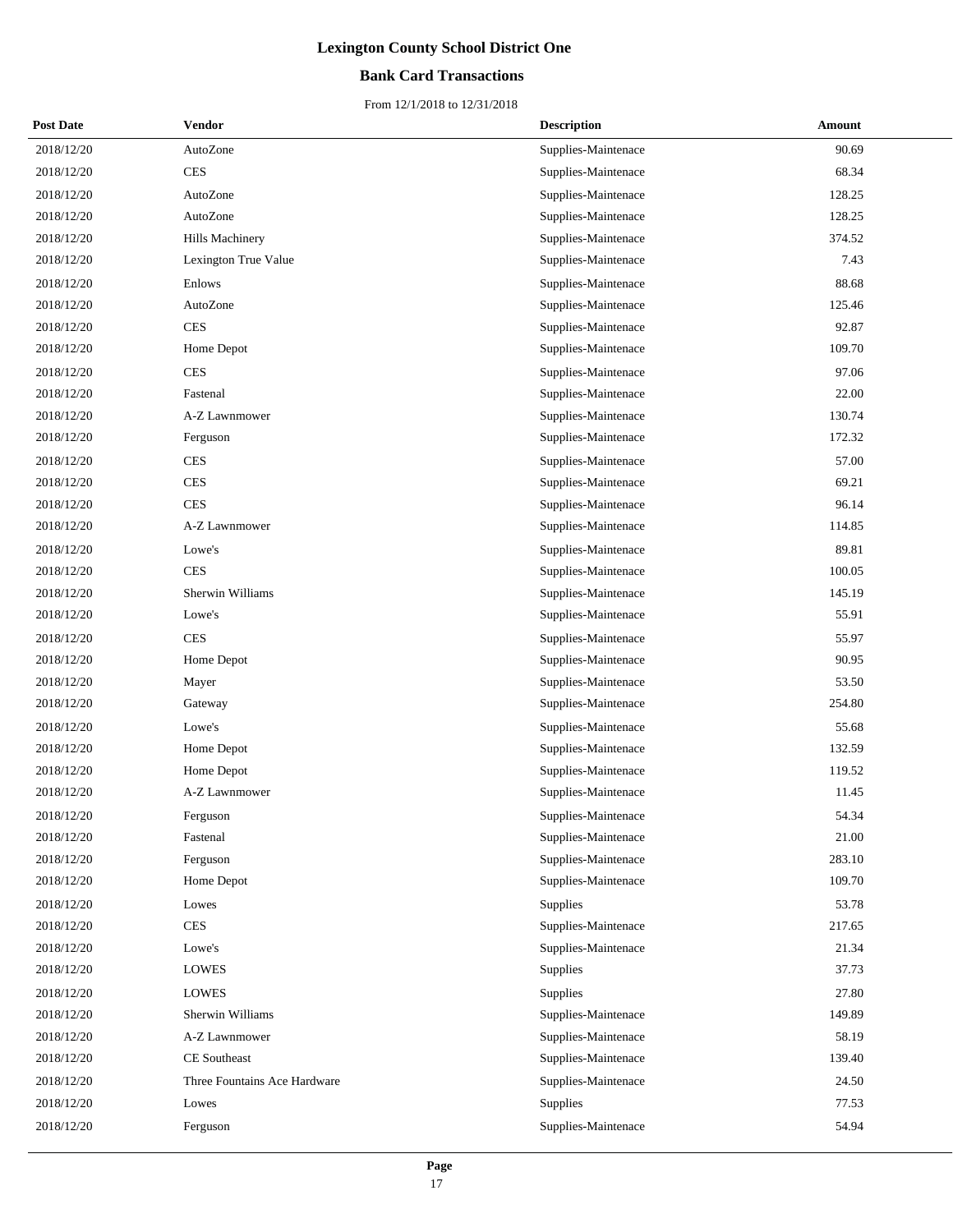## **Bank Card Transactions**

| <b>Post Date</b> | <b>Vendor</b>              | <b>Description</b>        | Amount |
|------------------|----------------------------|---------------------------|--------|
| 2018/12/20       | AutoZone                   | Supplies-Maintenace       | 89.86  |
| 2018/12/20       | Gateway                    | Supplies-Maintenace       | 42.80  |
| 2018/12/20       | Gateway                    | Supplies-Maintenace       | 30.32  |
| 2018/12/20       | <b>CES</b>                 | Supplies-Maintenace       | 26.70  |
| 2018/12/20       | Lowe's                     | Supplies-Maintenace       | 17.26  |
| 2018/12/20       | Ed Smith                   | Supplies-Maintenace       | 44.80  |
| 2018/12/20       | Sherwin Williams           | Supplies-Maintenace       | 145.19 |
| 2018/12/20       | Fortiline                  | Supplies-Maintenace       | 267.50 |
| 2018/12/20       | <b>Batteries Plus</b>      | Supplies-Maintenace       | 158.15 |
| 2018/12/20       | A-Z Lawnmower              | Supplies-Maintenace       | 42.27  |
| 2018/12/20       | Lowe's                     | Supplies-Maintenace       | 105.52 |
| 2018/12/20       | New South Construction     | Supplies-Maintenace       | 17.98  |
| 2018/12/20       | Mayer                      | Supplies-Maintenace       | 296.39 |
| 2018/12/20       | Lexington True Value       | Supplies-Maintenace       | 22.30  |
| 2018/12/20       | Lowe's                     | Supplies-Maintenace       | 335.04 |
| 2018/12/20       | Perry Mann                 | Supplies-Maintenace       | 264.72 |
| 2018/12/20       | <b>Generator Services</b>  | Supplies-Maintenace       | 92.82  |
| 2018/12/20       | WW Grainger                | Supplies-Maintenace       | 19.21  |
| 2018/12/20       | A-Z Lawnmower              | Supplies-Maintenace       | 54.04  |
| 2018/12/20       | <b>CES</b>                 | Supplies-Maintenace       | 16.07  |
| 2018/12/20       | A-Z Lawnmower              | Supplies-Maintenace       | 49.01  |
| 2018/12/20       | <b>CES</b>                 | Supplies-Maintenace       | 26.01  |
| 2018/12/20       | Clipart.com                | Software Renewal/Agreemen | 12.95  |
| 2018/12/20       | Office Depot               | Supplies                  | 141.23 |
| 2018/12/20       | Office Depot               | Supplies                  | 70.61  |
| 2018/12/20       | Amazon                     | Supplies                  | 223.98 |
| 2018/12/20       | Amazon                     | Supplies                  | 114.25 |
| 2018/12/20       | Hobby Lobby                | Supplies                  | 69.53  |
| 2018/12/20       | Amazon                     | Supplies                  | 114.17 |
| 2018/12/20       | The Washington Post        | Periodicals               | 1.07   |
| 2018/12/20       | The State Newspaper        | Periodicals               | 8.95   |
| 2018/12/20       | The Washington Post        | Periodicals               | 10.70  |
| 2018/12/20       | Four Oaks Farm             | Other Objects             | 225.00 |
| 2018/12/20       | Pay Pal - South Carolina   | Travel                    | 250.00 |
| 2018/12/20       | Newberry College           | Travel                    | 50.00  |
| 2018/12/20       | <b>Pine Press Printing</b> | Printing and Binding      | 525.56 |
| 2018/12/20       | <b>SLED</b>                | Other Prof & Tech Service | 502.00 |
| 2018/12/20       | Office Depot               | Supplies                  | 21.39  |
| 2018/12/20       | Amazon                     | Supplies                  | 31.97  |
| 2018/12/20       | Amazon                     | Supplies                  | 19.95  |
| 2018/12/20       | Amazon                     | Supplies                  | 42.02  |
| 2018/12/20       | Sam's Warehouse            | Other Objects             | 167.20 |
| 2018/12/20       | Hudson's Smokehouse        | Other Objects             | 239.53 |
| 2018/12/20       | Hobby Lobby                | Other Objects             | 136.60 |
| 2018/12/20       | The Home Depot             | Supplies                  | 158.23 |
|                  |                            |                           |        |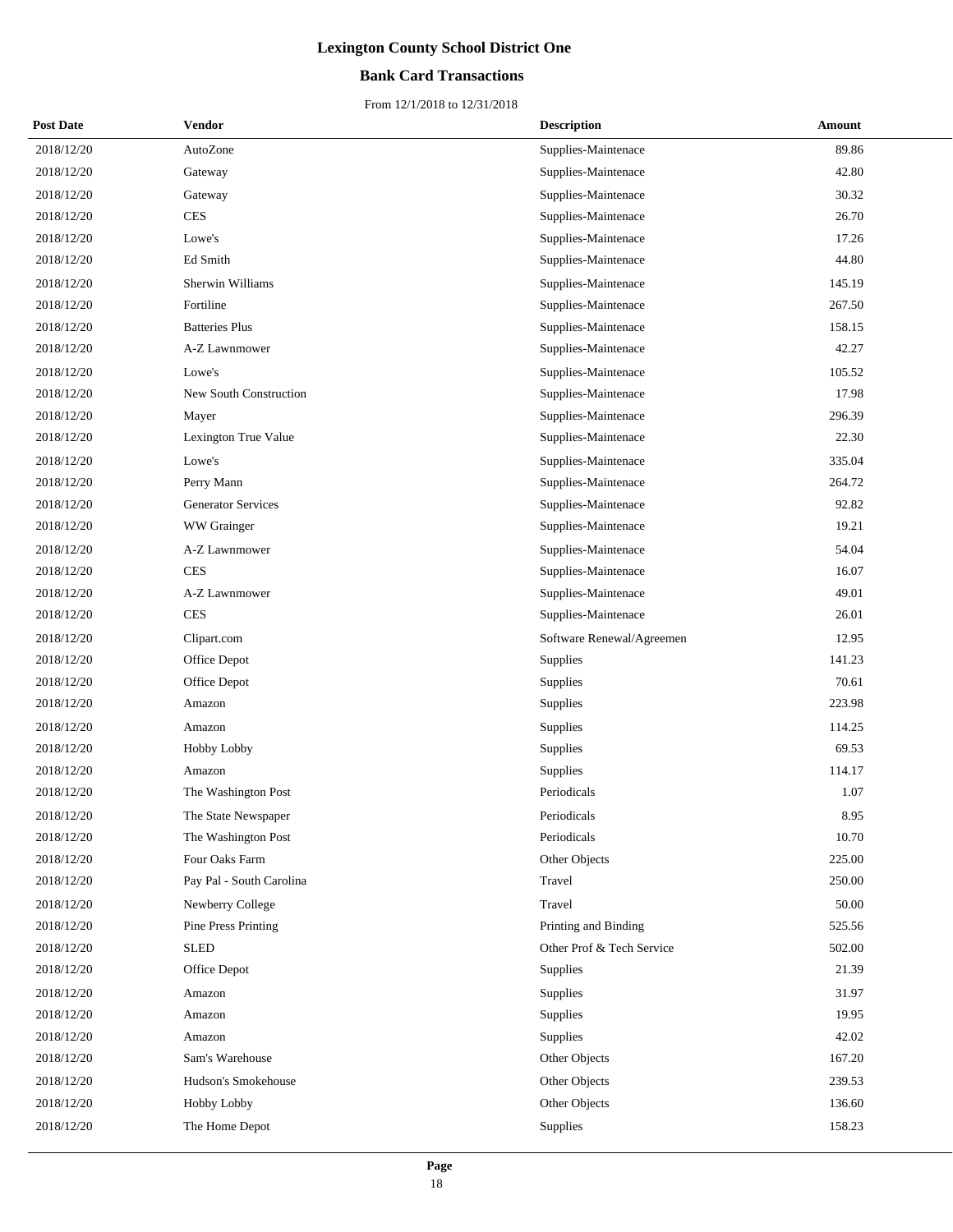## **Bank Card Transactions**

| <b>Post Date</b> | <b>Vendor</b>          | <b>Description</b> | <b>Amount</b> |
|------------------|------------------------|--------------------|---------------|
| 2018/12/20       | Learning Eniroments    | Dues and Fees      | 135.00        |
| 2018/12/20       | Breakout, Inc          | Pupil Activity     | 125.00        |
| 2018/12/20       | Amazon                 | Pupil Activity     | 57.77         |
| 2018/12/20       | Tri-Tech Law           | Pupil Activity     | 51.50         |
| 2018/12/20       | Sphero                 | Pupil Activity     | 139.09        |
| 2018/12/20       | <b>Postal Express</b>  | Pupil Activity     | 12.20         |
| 2018/12/20       | Ellison                | Pupil Activity     | 45.99         |
| 2018/12/20       | Hobby Lobby            | Pupil Activity     | 10.97         |
| 2018/12/20       | <b>LIDL</b>            | Pupil Activity     | 167.76        |
| 2018/12/20       | Amazon MarketPlace     | Pupil Activity     | 164.85        |
| 2018/12/20       | Pickleball.com         | Pupil Activity     | 179.85        |
| 2018/12/20       | Enterprise Rental Car  | Pupil Activity     | 627.10        |
| 2018/12/20       | Lowes                  | Pupil Activity     | 197.03        |
| 2018/12/20       | Walmart                | Pupil Activity     | 9.07          |
| 2018/12/20       | <b>NATA ONLINE</b>     | Pupil Activity     | 247.00        |
| 2018/12/20       | <b>NATA ONLINE</b>     | Pupil Activity     | 497.00        |
| 2018/12/20       | NE Physical Ed. Office | Pupil Activity     | 50.00         |
| 2018/12/20       | X and O Labs LLC       | Pupil Activity     | 149.99        |
| 2018/12/20       | SubStation II          | Pupil Activity     | 222.36        |
| 2018/12/20       | Sub Station II         | Pupil Activity     | 173.10        |
| 2018/12/20       | Todd & Moore           | Pupil Activity     | 207.10        |
| 2018/12/20       | JC's Lexington Bowl    | Pupil Activity     | 78.00         |
| 2018/12/20       | JC's Lexington Bowl    | Pupil Activity     | 84.00         |
| 2018/12/20       | JC's Lexington Bowl    | Pupil Activity     | 90.00         |
| 2018/12/20       | JC's Lexington Bowl    | Pupil Activity     | 90.00         |
| 2018/12/20       | Walmart                | Pupil Activity     | 148.73        |
| 2018/12/20       | Lowes                  | Pupil Activity     | 77.53         |
| 2018/12/21       | SCHOLASTIC BOOK CLUBS  | Supplies           | 298.10        |
| 2018/12/21       | <b>AMAZON</b>          | Supplies           | 291.84        |
| 2018/12/21       | SCHOLASTIC BOOK CLUBS  | Supplies           | 158.40        |
| 2018/12/21       | SCHOLASTIC BOOK CLUBS  | Supplies           | 247.00        |
| 2018/12/21       | <b>AMAZON</b>          | Supplies           | 23.52         |
| 2018/12/21       | <b>KMART</b>           | Supplies           | 6.99          |
| 2018/12/21       | Walmart.Com            | Supplies           | 53.37         |
| 2018/12/21       | Amazon.Com             | Supplies           | 34.22         |
| 2018/12/21       | Amazon                 | Supplies           | 80.25         |
| 2018/12/21       | KIDS DISCOVER          | Supplies           | 983.33        |
| 2018/12/21       | WEST MUSIC             | Supplies           | 208.65        |
| 2018/12/21       | <b>AMZN MKTP</b>       | Supplies           | 11.51         |
| 2018/12/21       | AMAZON.COM             | Supplies           | 1,159.92      |
| 2018/12/21       | <b>AMZN MKTP</b>       | Supplies           | 10.53         |
| 2018/12/21       | <b>AMZN MKTP</b>       | Supplies           | 8.98          |
| 2018/12/21       | Scholastic Book Fairs  | Supplies           | 292.40        |
| 2018/12/21       | Office Depot           | Supplies           | 252.43        |
| 2018/12/21       | Lego Education         | Supplies           | 111.23        |
|                  |                        |                    |               |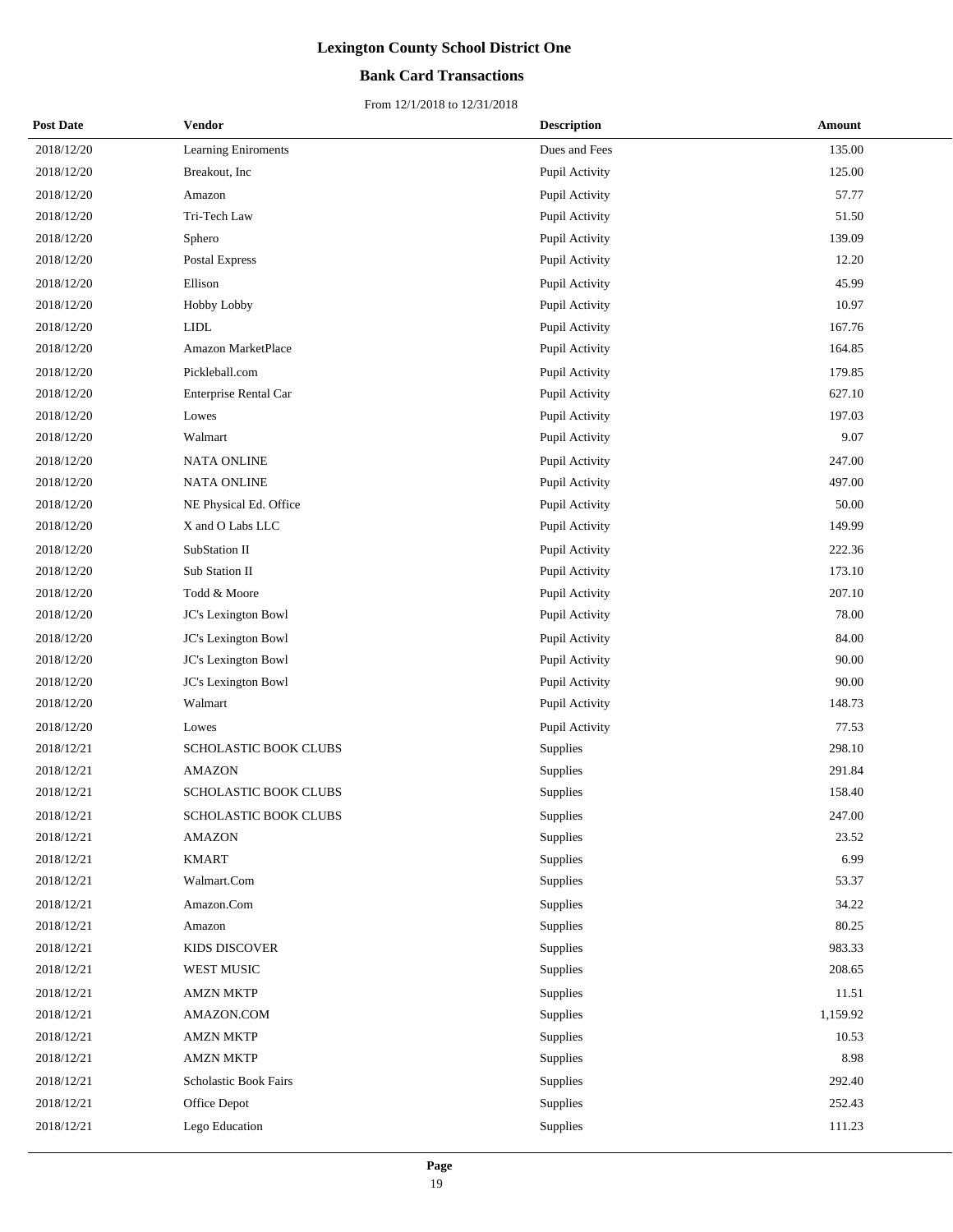## **Bank Card Transactions**

| <b>Post Date</b> | <b>Vendor</b>              | <b>Description</b>         | <b>Amount</b> |
|------------------|----------------------------|----------------------------|---------------|
| 2018/12/21       | <b>Books for Educators</b> | Supplies                   | 77.85         |
| 2018/12/21       | Teachers pay Teachers      | Supplies                   | 19.00         |
| 2018/12/21       | Hobby Lobby                | Supplies                   | 46.96         |
| 2018/12/21       | Heinemann                  | Supplies                   | 54.82         |
| 2018/12/21       | Amazon                     | Supplies                   | 163.19        |
| 2018/12/21       | Pollock                    | Supplies                   | 651.58        |
| 2018/12/21       | Scholastic Education       | Supplies                   | 46.42         |
| 2018/12/21       | Amazon                     | Supplies                   | 104.13        |
| 2018/12/21       | Kiawah Island Golf Resort  | Travel                     | 459.38        |
| 2018/12/21       | <b>EB SCCTE</b>            | Travel                     | 600.00        |
| 2018/12/21       | DoubleTree                 | Travel                     | 766.32        |
| 2018/12/21       | <b>Embassy Suites</b>      | Travel                     | 978.12        |
| 2018/12/21       | Office Depot               | Supplies                   | 65.88         |
| 2018/12/21       | Amazon                     | Supplies                   | 169.06        |
| 2018/12/21       | Amazon                     | <b>Technology Supplies</b> | 34.08         |
| 2018/12/21       | <b>Embassy Suites</b>      | Travel                     | 212.80        |
| 2018/12/21       | <b>AMAZON</b>              | Supplies                   | 31.00         |
| 2018/12/21       | <b>AMAZON</b>              | Supplies                   | 63.45         |
| 2018/12/21       | TEACHERS COLLEGE           | Travel                     | 650.00        |
| 2018/12/21       | <b>TEACHERS COLLEGE</b>    | Travel                     | 650.00        |
| 2018/12/21       | TEACHERS COLLEGE           | Travel                     | 650.00        |
| 2018/12/21       | TEACHERS COLLEGE           | Travel                     | 650.00        |
| 2018/12/21       | <b>DELTA AIRLINES</b>      | Travel                     | 216.40        |
| 2018/12/21       | <b>DELTA AIRLINES</b>      | Travel                     | 216.40        |
| 2018/12/21       | <b>DELTA AIRLINES</b>      | Travel                     | 216.40        |
| 2018/12/21       | <b>DELTA AIRLINES</b>      | Travel                     | 216.40        |
| 2018/12/21       | School Nurse Supply        | Supplies                   | 203.60        |
| 2018/12/21       | <b>AMZN MKTP</b>           | Supplies                   | 83.94         |
| 2018/12/21       | WILLIAM V MACGILL & CO     | Supplies                   | 305.78        |
| 2018/12/21       | New York Times             | Periodicals                | 6.00          |
| 2018/12/21       | AMAZON                     | Supplies                   | 39.50         |
| 2018/12/21       | <b>AMAZON</b>              | Supplies                   | 31.49         |
| 2018/12/21       | <b>AMAZON</b>              | Supplies                   | 162.25        |
| 2018/12/21       | WALMART                    | Supplies                   | 191.64        |
| 2018/12/21       | <b>SCASA</b>               | Travel-Teacher Staff Dev   | 267.00        |
| 2018/12/21       | <b>SCASA</b>               | Travel-Teacher Staff Dev   | 267.00        |
| 2018/12/21       | <b>SCASA</b>               | Travel-Teacher Staff Dev   | 267.00        |
| 2018/12/21       | <b>USPS</b>                | Supplies                   | 235.00        |
| 2018/12/21       | <b>AMAZON</b>              | Supplies                   | 17.08         |
| 2018/12/21       | SOUTH CAROLINA ASSOCIATION | Travel                     | 225.00        |
| 2018/12/21       | <b>USPS</b>                | Supplies                   | 255.00        |
| 2018/12/21       | South Carolina Association | Travel                     | 1,392.00      |
| 2018/12/21       | Home Depot                 | Supplies-Maintenace        | 287.82        |
| 2018/12/21       | Target                     | Supplies-Maintenace        | 37.43         |
| 2018/12/21       | AutoZone                   | Supplies-Maintenace        | 134.23        |
|                  |                            |                            |               |